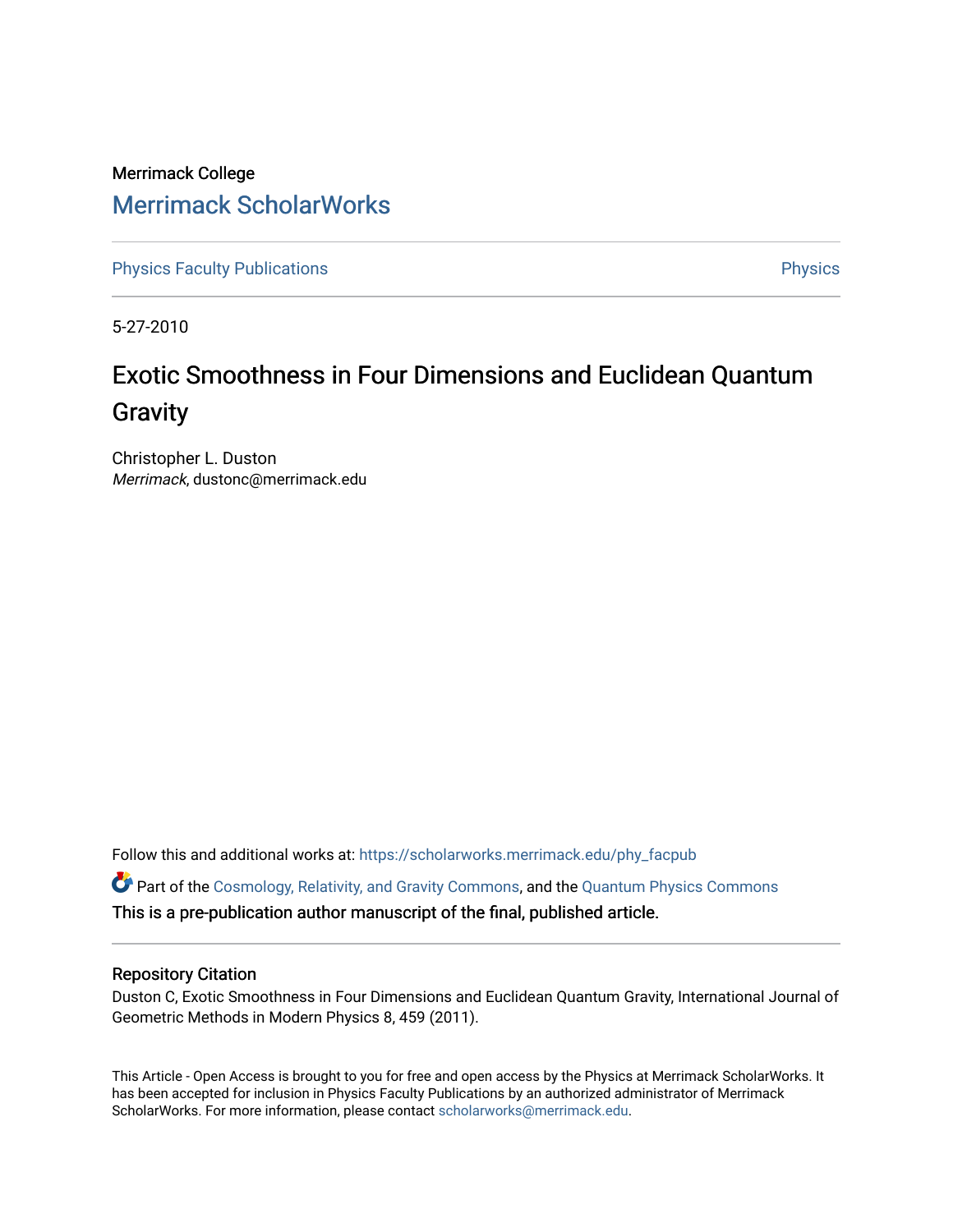## Exotic Smoothness in Four Dimensions and Euclidean Quantum Gravity

Christopher L Duston

Physics Department, The Florida State University

(Dated: May 27, 2010)

In this paper we calculate the effect of the inclusion of exotic smooth structures on typical observables in Euclidean quantum gravity. We do this in the semiclassical regime for several gravitational free-field actions and find that the results are similar, independent of the particular action that is chosen. These are the first results of their kind in dimension four, which we extend to include one-loop contributions as well. We find these topological features can have physically significant results without the need for additional exotic physics.

### I. INTRODUCTION

A key development in quantum field theory was Feynman's path integral approach [\[1](#page-17-0)]. It is a generally covariant method to determine quantum amplitudes, and laid the foundations for our understanding of relativistic quantum theory. It is unfortunate that the method that has been so successful in the formulation of quantum field theories (electroweak and QCD) has never been well understood in the gravitational regime. There are several important reasons for this, but many of them are related to the difficulty in dealing with integrals over topological structures [\[2,](#page-17-1) [3](#page-17-2)]. Such functional integrals must be taken over physically distinct topological structures as well as over gaugeinequivalent field configurations. Some of these issues can be relieved by restricting the path integral to finite sums over extreme points of the action (the semiclassical approach). Of course, each term in the sum must still represent a physically different spacetime, but determining if a spacetime model is different than any other at the level of differentiable structures is highly non-trivial. In addition, it is not known if changing the differentiable structure will actually change observable physics, although this has been strongly conjectured [\[4](#page-17-3)[–7\]](#page-17-4). It is this issue that our study focuses on; does the inclusion of inequivalent smooth structures produce different physical results?

The question of fundamental differences in the structure of manifolds belongs in the realm of topology, and in the past 50 years there have been many discoveries that show the issue is more finely detailed than our intuition suggests. There are several ways that two spaces can be determined to be mathematically "different", but not all of these are physical relevant. For instance, general covariance tells us that the laws of physics should not change in different coordinate systems, but what if it is not possible to find differentiable transition functions between locally smoothable coordinate patches? Then there will be explicit differences in the physical results from different regions of such a space. In fact, this results has already been shown to be true for an exampe in 7 dimensions [\[2\]](#page-17-1) This may have profound implications for our view of gravity and quantum field theory, and is a purely topological notion. These ideas fall into the topic of "exotic smoothness", whose inclusion into classical and quantum gravity has been reviewed by [\[4\]](#page-17-3). The greatest challenge is to find techniques that work in the physically important dimension 4.

The primary goal of this paper is to determine the geometry of a set of 4 dimensional exotic spaces in enough detail to be able to perform a physical calculation; this essentially means determining a metric on them. Once this has been done, because the semiclassical formulation involves a discrete sum rather than an integral, quantities that were previously difficult to calculate become tractable. This will allow us to determine if the addition of exotic structure will have any effect on a calculation. This does not represent a complete determination of the path integral, but it will show explicitly that the inclusion of exotic structures can have an influence on a real physical observable.

We will begin in §[II](#page-1-0) by discussing the path integral approach in the semiclassical case and how to formulate the partition function. We will also discuss exotic smoothness and some interesting physical effects that can arise from it. In §[III](#page-3-0) we present the spacetime models we will be working with and discuss their existence. In §[IV](#page-4-0) we determine the metric and discuss the calculation of volume on these spaces. In §[V](#page-7-0) and §[VI](#page-11-0) we will use several different action functionals to formulate the semiclassical expectation value of volume and the correlation function. In §[VII](#page-12-0) we present explicit examples of our exotic manifolds and discuss the results of the volume and correlation calculations on these spaces. We will finish in §[VIII](#page-13-0) by discussing the one-loop renormalized results, which will illustrate some of the conformal scale dependence of the approach and complete our analysis.

## <span id="page-1-0"></span>II. PHYSICAL MOTIVATION

The essence of general relativity is Einstein's brilliant insight that gravitation is a manifestation of the geometry of spacetime. Mathematically, this requires a manifold endowed with a metric, the components of the metric being the basic field variables. Our definition of a topological manifold will be taken to be an  $n$ -dimensional topological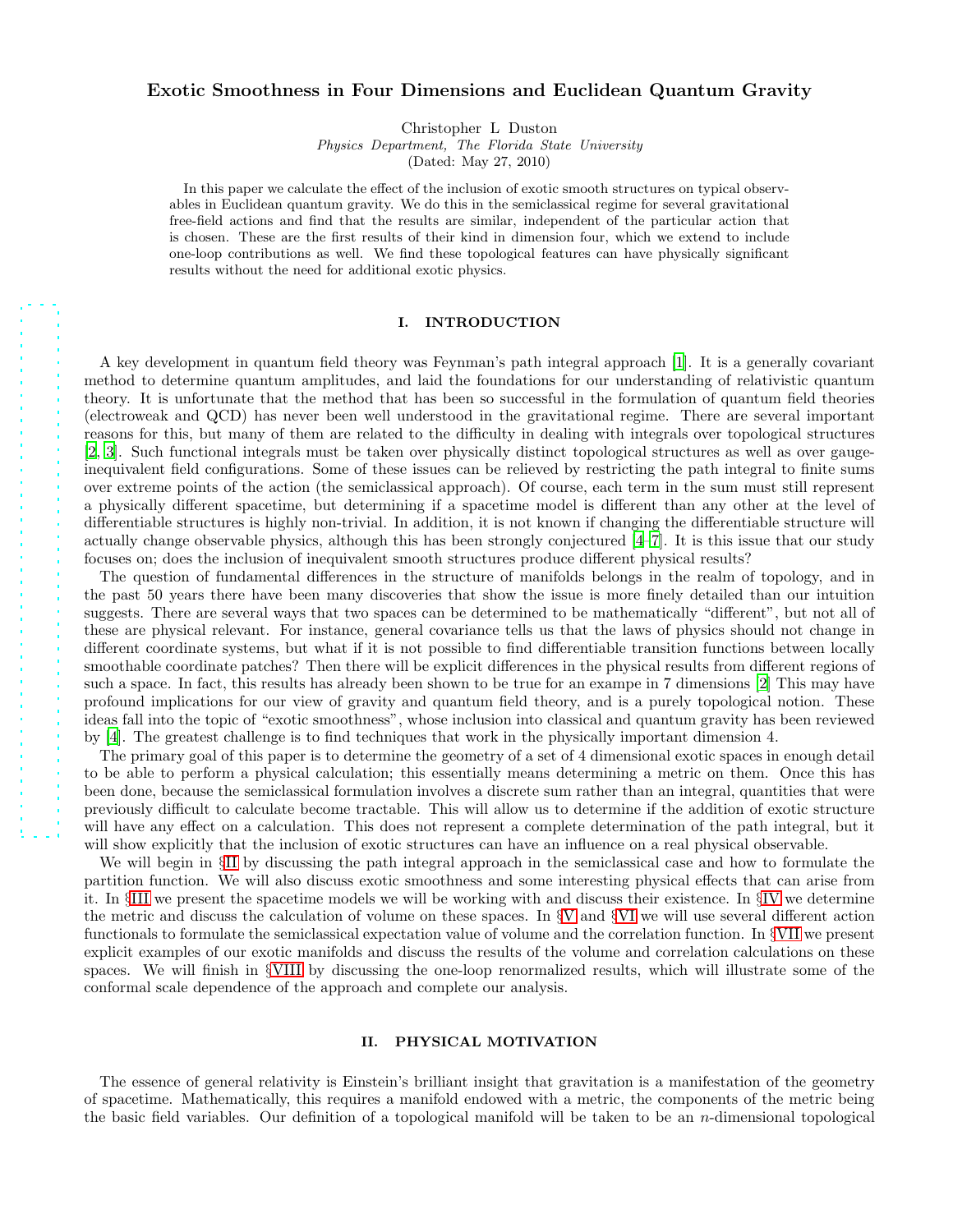Hausdorff space with a countable base that is locally homeomorphic to a subset of  $\mathbb{R}^n$  [\[8](#page-17-5)]. Except where it is explicitly stated, we will be working with  $n = 4$ . There is an additional structure on a manifold that is relevant for physics and that is to require that it be differentiable. This means that locally the manifold is not just homeomorphic to  $\mathbb{R}^n$ , but is diffeomorphic to it. This allows us to do calculus in a local region, which is the basis of any reasonable field theory. However, it is the addition of this differentiable (or *smoothness*) structure that is the key point for our discussion.

Frequently, it is tacitly assumed in the physics literature that the existence of a smooth structure is not only guaranteed but that this structure is unique. However, [\[9\]](#page-17-6) discovered the first example of a topological manifold with several *different* smooth structures, which he constructed out of  $\mathbb{S}^3$  bundles on  $\mathbb{S}^4$ . Since then, there have been several examples in high dimension (greater then 4), but the techniques developed (namely the h-cobordism theorem) are not applicable to dimensions less than 5. For dimensions  $n < 4$ , one can show via handlebody decompositions that smooth structures are unique. Paradoxically therefore, the dimension that is most relevant to physics  $(n = 4)$  has proven to be the most difficult one to study mathematically. It was only later that significantly advanced techniques were available to begin studying exotic structure in dimension 4, and many examples of exotic structures were found [\[10\]](#page-17-7). In fact, it has been shown that there are infinitely many exotic structures on 4 dimensional flat space [\[11\]](#page-17-8). Since current results in cosmology strongly point to our universe being flat [\[12\]](#page-17-9), it is extremely important that we understand the effect these exotic structures can have on any physical observables. However, it has not yet been possible to put a metric on any of these exotic  $\mathbb{R}^4$ , only to detect their existence [\[4,](#page-17-3) [6,](#page-17-10) [7](#page-17-4)]. The spaces analyzed in this paper are so far the only 4-dimensional exotic spaces where a metric can be explicitly presented. However, it has recently been shown that knot surgery can be used in 4 dimensions to show some similar results to our own [\[13](#page-17-11)].

At this point, we formally define what we mean by exotic structures.

#### **Definition 1.** If two manifolds  $M, N$  are homeomorphic but non-diffeomorphic, they are **exotic** to each other.

The possible implications for physics are immediately obvious; since we rely on calculus to formulate our physical theories, if a single manifold has several inequivalent smooth structures, there may be several inequivalent physical results that can be calculated from the same theory. Not only does this appear to violate the basic principles of relativity, but if we want to perform an experiment to verify a calculation, how could we possibly determine which smooth structure to use? We will discuss several specific applications below, but it should be stressed that despite the name, there is no exotic physics here. What we are discussing is exotic topology only; the theory is not getting more complicated, we are only recognizing that it has *always* been more complicated than we thought.

#### A. Path integral formulation of quantum gravity

The inclusion of exotic smooth structures in quantum gravity occurs at the level of the path integral. Since we are dealing with different structures that may exist over a given spacetime, one anticipates each structure to act as a quantum state of the metric. The standard path integral approach was first developed by [\[1\]](#page-17-0), and was extraordinarily successful (with a lot of hard work) at turning quantum mechanics into a relativistically invariant field theory. This further lead to the development of the Standard Model of particle physics, which has passed nearly every experimental test devised. Unfortunately, when directly applied to quantum gravity, this approach leads to a nonrenormalizable theory [\[14](#page-17-12)[–16\]](#page-17-13).

The basic path integral in quantum field theory is the integral over all field configurations and is represented as a probability amplitude, with weights equal to the classical action as the phase of each configuration. In quantum gravity, there are some modifications that need to be made to ensure that the path integral is well-defined. A Wick rotation  $t = -i\tau$  is used to take the Lorentzian signature to a spacetime metric with a Riemannian signature, which ensures the amplitude vanishes at infinity. With these considerations, the path integral is

<span id="page-2-0"></span>
$$
Z = \int [dg_{ab}] e^{-\frac{1}{\hbar}I[g_{ab}]}.
$$
\n
$$
(1)
$$

In the above expression  $I[g_{ab}]$  is the Euclidean classical action corresponding to a specific theory of gravity with no matter content and is a functional of the metric  $g_{ab}$ . We will consider three possible actions in §[V;](#page-7-0) the Einstein-Hilbert action, the Weyl action, and the spectral action from noncommutative geometry.

Once an action has been specified, the difficulty becomes how to formally integrate over the metrics  $q_{ab}$  without double-counting or permitting metrics that are physically unreasonable (for more detail on issues relevant to this construction, see [\[14](#page-17-12)] and [\[2](#page-17-1)]). If one knew how to do this it would amount to a complete theory of quantum gravity, which does not yet exist. However, in order to use the path integral approach in the current setting we can restrict ourselves to the metrics that will minimize the action and thus contribute the most. This is referred to as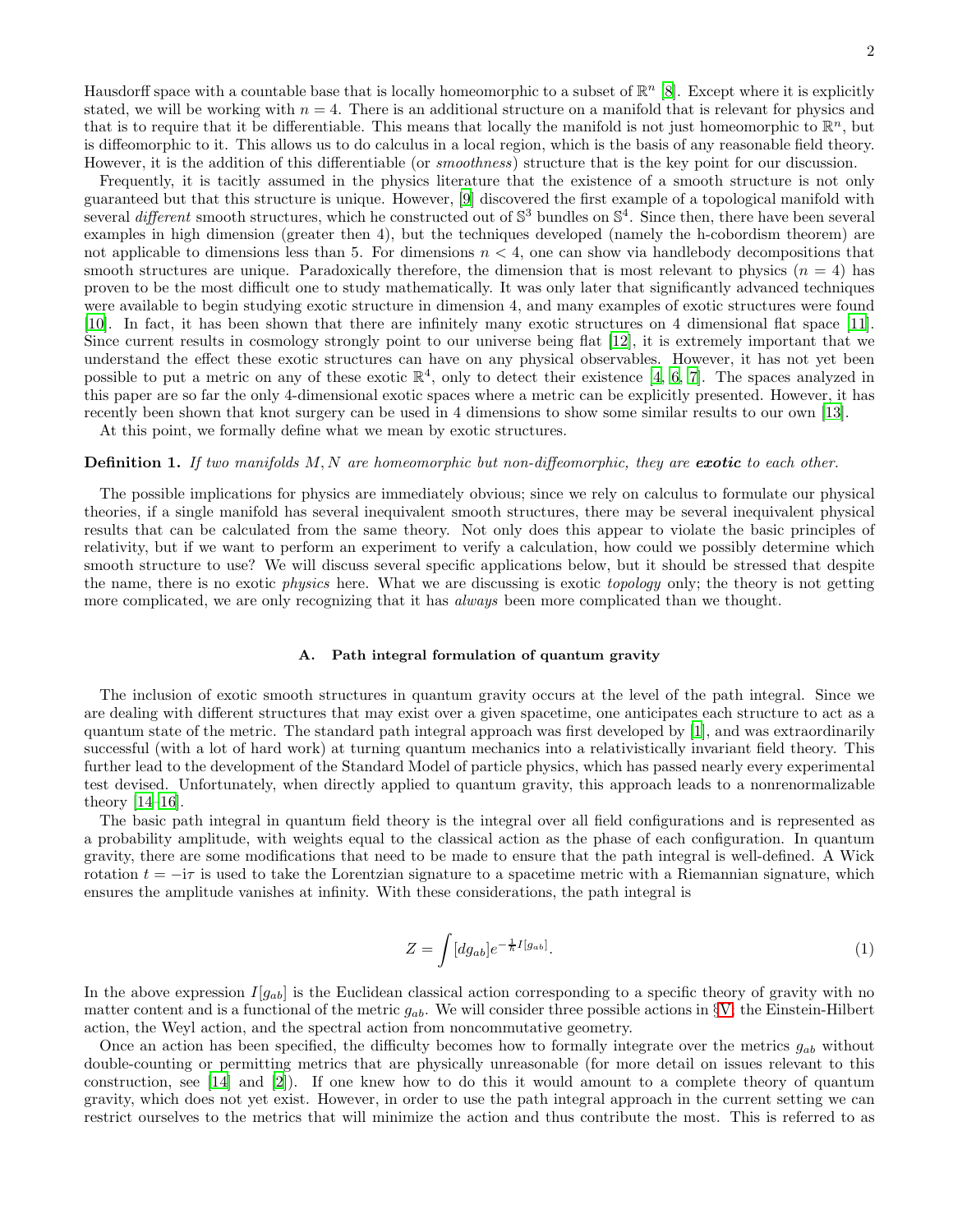the *semiclassical* approach. This general approach has been used with great success to calculate definite results in Euclidean quantum gravity [\[17,](#page-17-14) [18\]](#page-17-15).

If this can be done, the path integral is now a finite sum, and looks formally like the partition function from statistical mechanics:

<span id="page-3-2"></span>
$$
Z = \sum_{i} e^{-\frac{1}{\hbar}I[g^i]},\tag{2}
$$

where we have suppressed the indices on the metric  $g_{ab}^i$  for clarity. In the standard approach, the metrics in this sum are all physically distinct (nondiffeomorphic) and satisfy the same boundary conditions. For instance, one can include a flat solution and a Schwarzschild solution to study black hole thermodynamics [\[3](#page-17-2)]. In our case, we want to isolate the effect of different smooth structures, so part of our boundary conditions will be to specify a topology. This implies our spaces are all homeomorphic, and it becomes clear how we are to construct the above partition function. Once a single member  $g^i$  of the above sum is identified, we want to study the effects of adding all other metrics in the same homeomorphism class but which are nondiffeomorphic (exotic). We will also consider one-loop corrections to the partition function in §[VIII;](#page-13-0) these correspond to weighting factors in the above sum.

In some sense, we are factoring the partition function into products whose dynamics do not affect each other. A similar process is done to isolate certain sectors of the standard model, ie considering only the electroweak interaction of neutrinos. While we have assumed a given topology for our solutions, we do not consider different geometries (metrics) over each smooth structure. For each smooth structure we will be choosing a single metric, and so these metrics will specify the smooth structure as well. Not much is known about how many metrics can be specified on a given smooth structure (outside of conformal transformations, which we will discuss), but it is clear that there is some coupling between smoothness and geometry. For example, [\[19](#page-17-16)] gives an example of a topological 4-manifold with two smoothness structures, one which allows an Einstein metric and one which does not. Therefore in at least some cases, choosing a smooth structure restricts the types of metrics that can be defined on the geometric structure. For an interesting approach in 4 dimensions where no coupling between the metric and the smooth structures is assumed, see [\[13\]](#page-17-11).

# <span id="page-3-0"></span>III. EXOTIC COVERS OF  $\mathbb{C}P^2$

As previously discussed, if two smooth structures of a given manifold are exotic there exists a homeomorphic but not a diffeomorphic mapping between them. Naturally, directly showing that such a map cannot exist is quite difficult, so the usual approach is to construct smooth invariants of manifolds. When these have different values on homeomorphic manifolds one knows that the respective smooth structures are inequivalent. Unlike topological invariants, such as homotopy and homology groups, smooth invariants come from more sophisticated structures on manifolds such as gauge theory (Yang-Mills, Seiberg-Witten, etc.). At the topological level, the main result we will be using is Freedman's classification theorem:

**Theorem 1** (Freedman's Classification Theorem). Two smooth, compact, simply-connected 4-manifolds are homeomorphic if and only if they are both spin or both non-spin and their Euler characteristics and signatures are equal.

In order to detect differences in smooth structure we one can use Donaldson polynomials, which are constructed out of maps between the 2nd homology groups of the base manifold and the moduli space  $M_k$  of irreducible, anti-selfdual, gauge-equivalent connections (see [\[4,](#page-17-3) [10](#page-17-7)] for details on this construction). When specializing these polynomial invariants to minimal, simply-connected algebraic surfaces (of which our example will be), we arrive at the key result which we will use to determine the smooth structures in our study.

<span id="page-3-1"></span>**Theorem 2.** Let  $S$ ,  $S'$  be minimal, simply-connected smooth algebraic surfaces of general type with the geometric genus  $p_g(S) = p_g(S') \equiv 0 \pmod{2}$ . Then if  $f : S \to S'$  is an orientation-preserving diffeomorphism, the divisibilities of  $K_S$  and  $K_{S'}$  are equal in integral cohomology.

Details of this theorem can be found in [\[20\]](#page-17-17). The situation important to our work will be the contra-positive; if the divisibilities of the canonical classes of two algebraic surfaces are different, a diffeomorphism cannot exist.

We wish to use these invariant properties of manifolds to find families of 4-manifolds that are both exotic and have well-defined metrics. The spaces used in the present study were originally presented by [\[21](#page-17-18)], who built upon the work of [\[22\]](#page-17-19). The surfaces are iterated covers of the projective plane  $\mathbb{C}P^2$ . Each algebraic surface  $Y_r$  has two sets of r positive integers,  $d_1,...,d_r$  and  $m_1,...,m_r$ . They are constructed by starting from the projective plane and repeatedly passing to r coverings each of degree  $d_i$  and branched along smooth curves of degree  $n_i = d_i m_i$  in the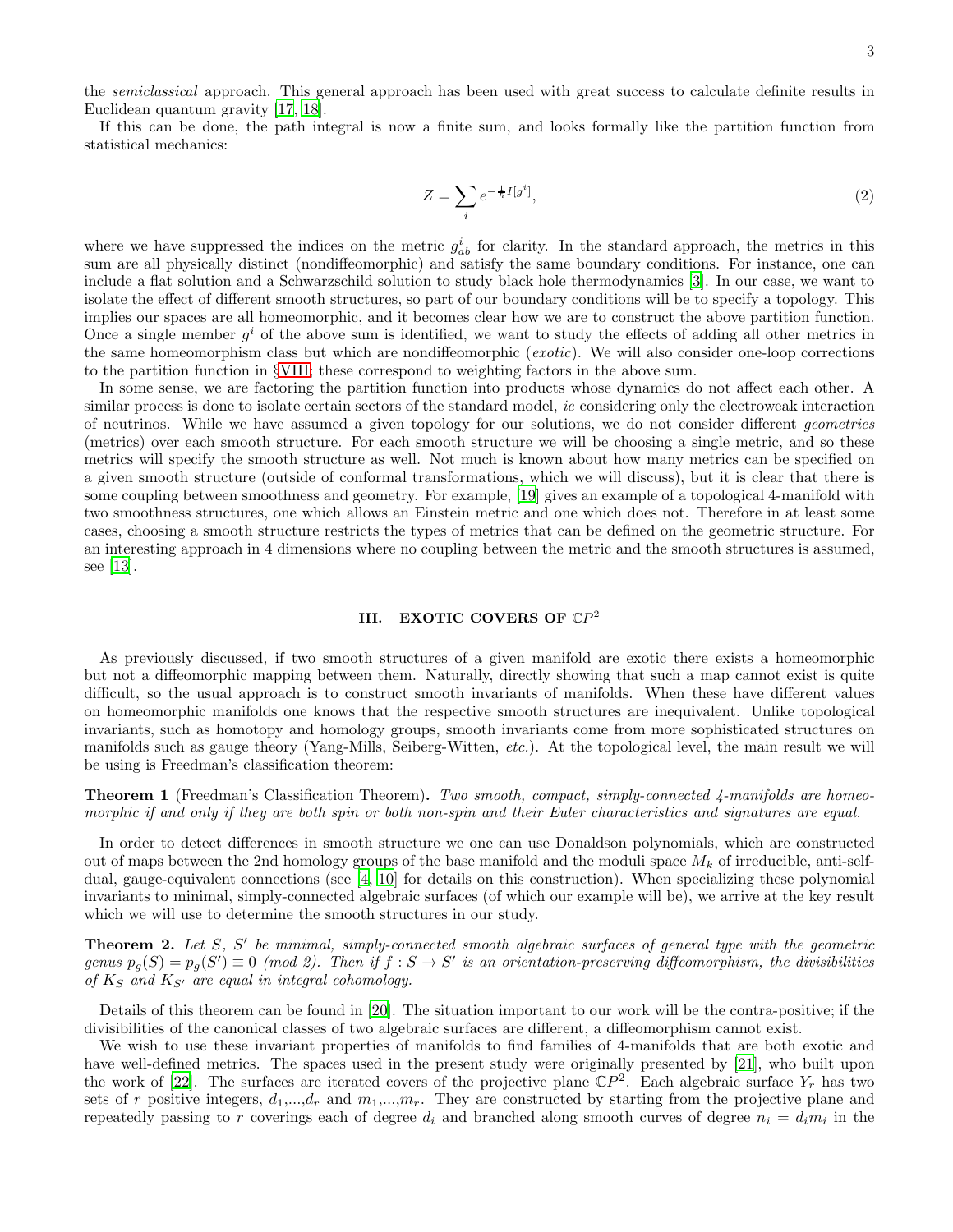plane. Following [\[22\]](#page-17-19), they can be described via branched covering maps  $\alpha_i : Y_i \to \mathbb{C}P^2$  (with  $\alpha_0 = \mathbb{I}$ ) and cyclic covering maps  $\beta_i: Y_i \to Y_{i-1}$  of degree  $d_i$  ramified over  $\alpha_{i-1}^*(C_i)$ . Since each  $\alpha_i = \beta_i \circ \beta_{i-1} \circ ... \circ \beta_1$ , the covering  $\alpha_r$ is of degree  $d_1 d_2 \dots d_r$ .

These surfaces clearly satisfy several of the criteria detailed above: they are algebraic, smooth, minimal, and oriented. It is also fairly easy to see that they are simply-connected [\[22\]](#page-17-19). Another nice feature, which makes these surfaces particularly well-suited for our study is that they admit Einstein metrics. This is because, except for some small values of the parameters, the canonical bundle for a given  $Y_r$  is ample. A result by [\[23\]](#page-17-20) and [\[24\]](#page-17-21) tells us this is enough to prove there is a unique (up to scaling) Einstein metric on such a surface. In fact, the full result of [\[21](#page-17-18)] gives us not only exotic pairs, but entire families of exotic manifolds:

<span id="page-4-2"></span>**Theorem 3.** For every natural number k there are simply connected topological 4-manifolds  $Y_r$  which have at least k distinct structures supporting Einstein metrics. For a given k, the ratio  $c_1^2/\chi$  is dense in the interval [4,6].

Here  $c_1$  is the first Chern class and  $\chi$  is the Euler characteristic. For convenience we will be using a slightly different set of invariants, the canonical class  $K_M = c_1^2(M)$  and the signature  $\sigma(M) = (1/3)(c_1^2(M) - 2\chi(M))$ . Along with the divisibility n, these invariants for the above surfaces  $Y_r$  were calculated by [\[21\]](#page-17-18);

$$
K_{Y_r} = d_1...d_r \left(\sum_{j=1}^r (d_j - 1)m_j - 3\right)^2 = d_1...d_r n^2,
$$
  

$$
\sigma(Y_r) = -\frac{1}{3}d_1...d_r \left(\sum_{j=1}^r (d_j^2 - 1)m_j^2 - 3\right).
$$
 (3)

This also allows us to see the conditions under which our surfaces will have ample canonical bundle. An ample canonical bundle satisfies  $K_M \cdot K_M > 0$  and  $K_M \cdot C > 0$  for any curve C [\[25\]](#page-17-22), so the bundle will be ample except for some small values of  $(d_i, m_i)$ . Being ample is equivalent to being of general type, so our surfaces are of general type in accordance with theorem [2.](#page-3-1)

From a physical point of view, since these manifolds are classical solutions to the Euclidean Einstein equations they represent gravitational instations [\[26\]](#page-17-23). They can be interpreted as pseudoparticles of the gravitational field, and their symmetry properties can be classified by the above topological invariants [\[27](#page-18-0)].

#### <span id="page-4-0"></span>IV. METRIC AND CURVATURE CALCULATIONS

Now that we have identified the family of exotic manifolds we will be using for our physical model, we now need to find the volume of these covers to calculate the expectation value of volume for a set of them. Since the metric of our base space is well known, we can use the covering functions described in §[III](#page-3-0) to determine the metric and curvature components of our iterated covers. First we must recall some definitions relevant to the study of complex differential manifolds [\[28,](#page-18-1) [29\]](#page-18-2).

**Definition 2.** A **Hermitian metric** on an almost complex manifold  $(M,J)$  is a Riemannian metric h such that  $h(X,Y)=h(JX,JY)$   $\forall X,Y \in TM$ . The **fundamental 2-form** of a Hermitian metric is defined by  $\Omega(X,Y)$  =  $h(JX, Y)$ .

In holomorphic coordinates  $z_{\alpha}$  on Hermitian manifold  $(M^{2m}, h, J)$  the fundamental form is given by

$$
\Omega = i \sum_{\alpha,\beta=1}^{m} h_{\alpha\bar{\beta}} dz_{\alpha} \otimes d\bar{z}_{\beta}.
$$
 (4)

In n (complex) dimensions,  $\alpha, \beta, ... \in \{1, ..., n\}$ . With the fundamental form we can find the determinant  $\Delta$  of the matrix  $(h_{\alpha\bar{\beta}}),$ 

<span id="page-4-1"></span>
$$
\frac{1}{n!}\Omega^n = \Delta 2^n dx, \quad dx = \frac{i}{2}dz_1 \wedge d\bar{z}_1 \wedge \dots \frac{i}{2} \wedge dz_n \wedge d\bar{z}_n.
$$
\n<sup>(5)</sup>

This gives us a convenient formula for the Ricci tensor in local coordinates,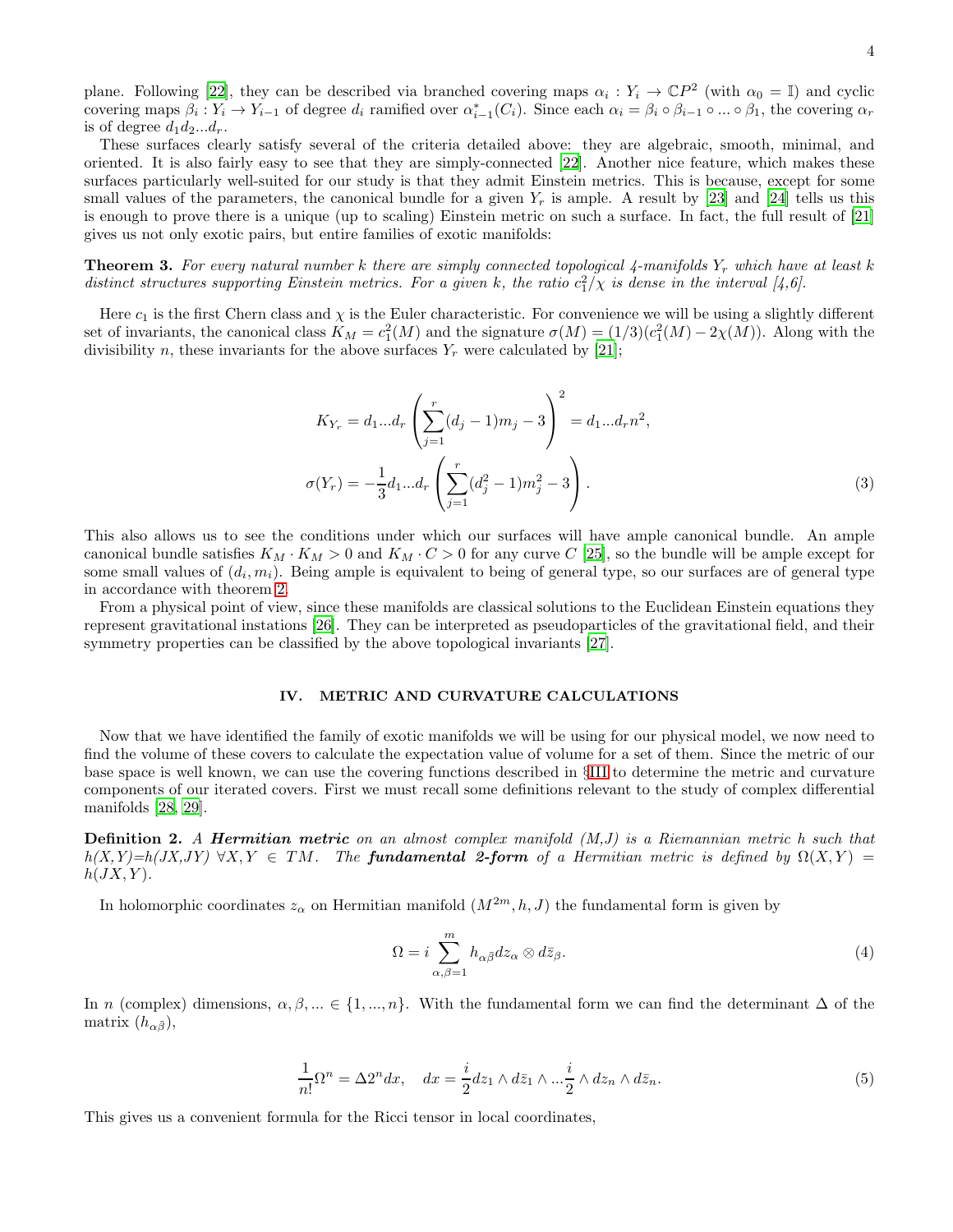<span id="page-5-0"></span>
$$
R_{\alpha\bar{\beta}} = -\frac{\partial^2 \log \Delta}{\partial z_\alpha \partial \bar{z}_\beta},\tag{6}
$$

The metric on the base space  $\mathbb{C}P^2$  is the Fubini-Study metric. In a local coordinate system specified by  $U_j =$  $\{[\zeta_0;...;\zeta_n]|\zeta_j \neq 0\} \subset \mathbb{C}P^n$  and a set of holomorphic coordinate charts  $\phi_j: U_j \to \mathbb{C}^n$  defined by

$$
\phi_j([\zeta_0; \dots; \zeta_n]) = \left(\frac{\zeta_0}{\zeta_j}, \dots, \frac{\zeta_{j-1}}{\zeta_j}, \frac{\zeta_{j+1}}{\zeta_j}, \dots, \frac{\zeta_n}{\zeta_j}\right) \tag{7}
$$

for  $\zeta_i \neq 0$ , this metric is

$$
h = \frac{\sum_{\alpha\beta} (1+|z|^2) \delta_{\alpha\bar{\beta}} - \bar{z_{\alpha}} z_{\beta}}{(1+|z|^2)^2} dz_{\alpha} \otimes d\bar{z}_{\beta}
$$
(8)

where  $|z|^2 = |z_1|^2 + |z_2|^2 + \dots + |z_n|^2$  [\[29](#page-18-2)].

To calculate the Ricci tensor, we need to find the fundamental form of the metric pulled back over some local coordinate chart to  $\mathbb{C}^n$ . In fact, things are even simpler; by reading off from the metric we see the fundamental form of  $\mathbb{C}P^2$  satisfies  $d\Omega = 0$ .

**Definition 3.** A complex surface is referred to as **Kähler** if the fundamental form is closed,  $d\Omega = 0$ .

Our base space  $\mathbb{C}P^2$  is a Kähler manifold with an Einstein metric defined on it, sometimes referred to as a Kähler-Einstein manifold. The following lemma will help us to greatly simplify the calculations of the metric[\[28\]](#page-18-1).

**Lemma 1.** Let  $\omega$  be a real 2-form of type (1,1) on a complex manifold M. Then  $\omega$  is closed if and only if every point in M has an open neighborhood  $U \subset M$  such that the restriction of  $\omega$  to U equals i∂∂u for some function u on U.

Since our fundamental form is closed we set  $\Omega = \omega|_{U_j} = i(\phi_j)^* \partial \bar{\partial} u$ , so on any Kähler manifold there is a unique local function  $u$  (called the Kähler potential) which completely characterizes the Hermitian metric on that manifold. For the case of  $\mathbb{C}P^2$ , the Kähler potential is  $u(z_1, z_2) = \log(1 + |z_1|^2 + |z_2|^2)$ . It can be easily shown this manifold is Einstein,  $R_{\alpha\bar{\beta}} = 3h_{\alpha\bar{\beta}}$ , with curvature scalar  $R = 12$ .

On the iterated covers, away from any branch loci the surface is diffeomorphic to an open set in  $\mathbb{C}P^2$ , where we know the metric. Thus we just need to determine what happens to the curvature in the region of one of the curves. On a p-fold covering space  $Y_1$  of  $\mathbb{C}P^2$ , the region around the preimage of the curve  $C_1$  will be described by coordinates  $(z_1^p, z_2)$ . Similarly, on a q-fold covering space  $Y_2$  of  $Y_1$ , the region around the preimage of  $C_2$  can be chosen to be  $(z_1, z_2^{\bar{q}})$ . Since these curves have only normal crossing singularities [\[22](#page-17-19)], on an intersection of these curves we can take the coordinates to be  $(z_1^p, z_2^q)$ .

For an arbitrary number r of covers, on any of the iterations  $Y_i$ , away from the branch loci  $C_1 \bigcup ... \bigcup C_i$  the surface is locally diffeomorphic to  $\mathbb{C}P^2$  and has local coordinates  $(z_1, z_2)$ . Thus on some higher iteration  $Y_j$  of degree  $d_j$  $(j > i)$ , we have coordinates  $(z_1^{d_j}, z_2)$ . Near an intersection with some curve  $C_k$  over which the surface  $Y_k$  of degree  $d_k$   $(k > j)$  is branched we can choose coordinates  $(z_1^{d_j}, z_2^{d_k})$ .

Thus our "top" iteration  $Y_r$  consists of regions diffeomorphic to  $\mathbb{C}P^2$  with coordinates  $(z_1, z_2)$  and regions where coordinates can be chosen to be  $(z_1^{d_i}, z_2^{d_j})$  where  $d_i, d_j \in \{d_1, ..., d_r\}$ . We will see that some of the results in this paper will be very dependent on how these coordinates are chosen, but others will not.

Let us now consider some specific choice of coordinates  $(z_1^p, z_2^q)$  on the space  $Y_r$ . Then the Kähler potential becomes

$$
u'(z_1, z_2) = \log(1 + (z_1 \bar{z}_1)^p + (z_2 \bar{z}_2)^q),\tag{9}
$$

and it is easy to see that this gives a determinant

$$
\Delta_{pq} = \frac{p^2 q^2 (z_1 \bar{z}_1)^{p-1} (z_2 \bar{z}_2)^{q-1}}{(1 + (z_1 \bar{z}_1)^p + (z_2 \bar{z}_2)^q)^3}.
$$
\n(10)

Now using the expression [\(6\)](#page-5-0) we can calculate the Ricci tensor;

$$
R_{1\bar{1}} = 3\frac{p^2 z_1^{p-1} \bar{z}_1^{p-1} (1 + z_2^q \bar{z}_2^q)}{(1 + (z_1 \bar{z}_1)^p + (z_2 \bar{z}_2)^q)^2}, \qquad R_{2\bar{1}} = -3\frac{pq z_1^p \bar{z}_1^{p-1} z_2^{q-1} \bar{z}_2^q}{(1 + (z_1 \bar{z}_1)^p + (z_2 \bar{z}_2)^q)^2},
$$
(11)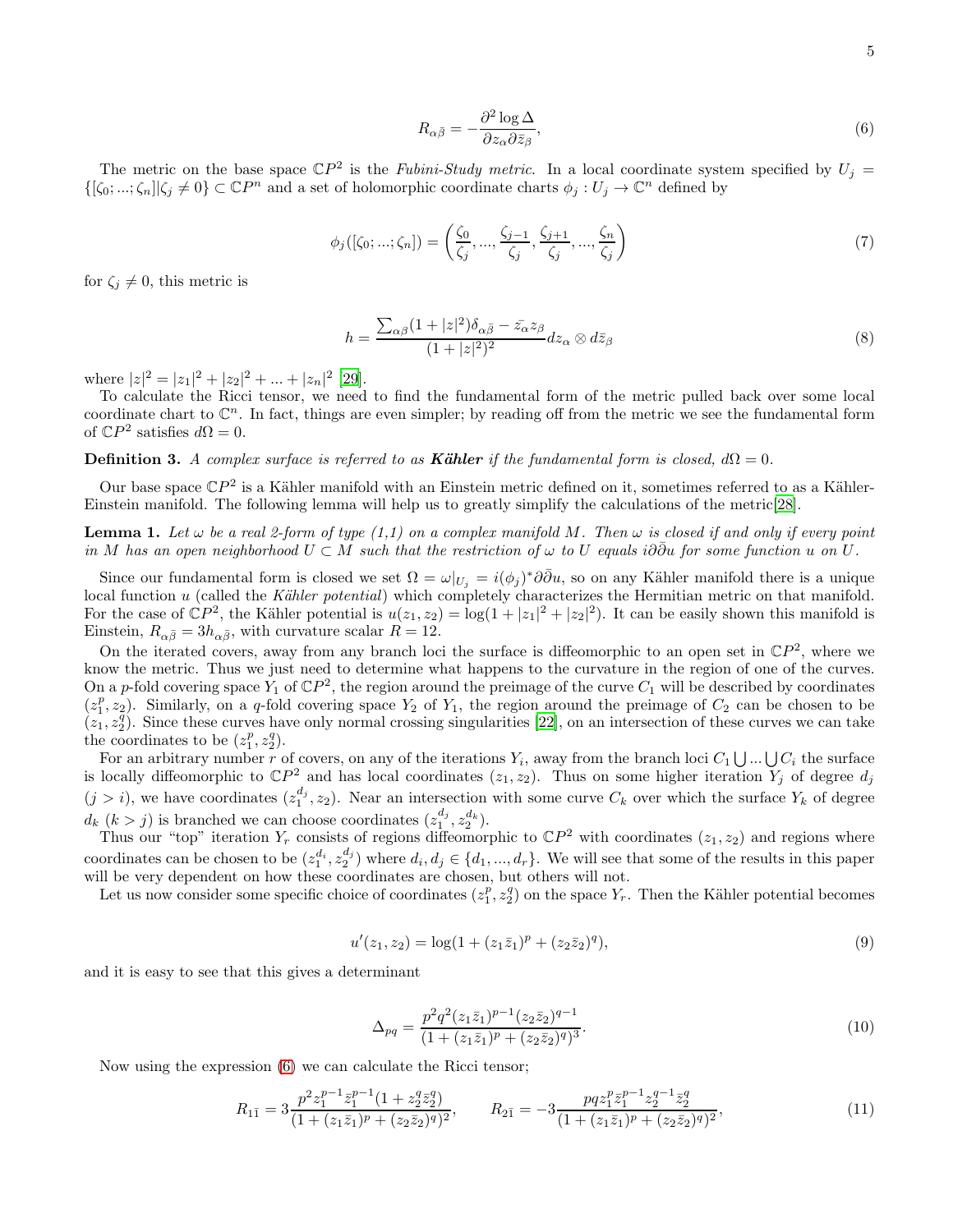$$
R_{1\bar{2}} = -3 \frac{pqz_1^{p-1}\bar{z}_1^p z_2^q \bar{z}_2^{q-1}}{(1 + (z_1\bar{z}_1)^p + (z_2\bar{z}_2)^q)^2}, \qquad R_{2\bar{2}} = 3 \frac{q^2 z_2^{q-1} \bar{z}_2^{q-1} (1 + z_1^p \bar{z}_1^p)}{(1 + (z_1\bar{z}_1)^p + (z_2^q \bar{z}_2)^q)^2}.
$$
(12)

Thus, the metric on the covers is an Einstein manifold with  $R_{\alpha\bar{\beta}} = 3h_{\alpha\bar{\beta}}$ . Tr  $h = 4$ , and we find the curvature in a region around the branch locus is the same as on the base space,  $R = 12$ .

We can understand a little better why the metric is still Einstein by considering the Ricci form of the manifold.

**Definition 4.** The **Ricci form**  $\rho$  of a Kähler manifold is defined by

$$
\rho(X,Y) = R(JX,Y) \,\,\forall X, Y \in TM. \tag{13}
$$

Then in local coordinates we have

$$
\rho = -i\partial\bar{\partial}\log\Delta,\tag{14}
$$

and the condition for an Einstein metric  $R(X, Y) = \lambda g(X, Y)$  becomes

$$
\rho = \lambda \Omega \tag{15}
$$

for Einstein constant  $\lambda$ . Calculating the Ricci form for our iterated covers gives

$$
\rho = -i\partial\bar{\partial}\log\left[\frac{p^2q^2z_1^{p-1}\bar{z}_1^{p-1}z_2^{q-1}\bar{z}_2^{q-1}}{(1+z_1^p\bar{z}_1^p+z_2^q\bar{z}_2^q)^3}\right]
$$
  
=  $-i\partial\bar{\partial}\left[\log(p^2q^2z_1^{p-1}\bar{z}_1^{p-1}z_2^{q-1}\bar{z}_2^{q-1}) - 3\log(1+z_1^p\bar{z}_1^p+z_2^q\bar{z}_2^q)\right].$  (16)

(17)

But note that the first term is a closed form,

$$
\partial \bar{\partial} \log(z_1^{p-1} \bar{z}_1^{p-1} z_2^{q-1} \bar{z}_2^{q-1}) = \partial \left[ \frac{p-1}{\bar{z}} d\bar{z}_1 + \frac{q-1}{\bar{z}_2} d\bar{z}_2 \right] = 0. \tag{18}
$$

Thus, the Ricci form is proportional to the fundamental form

$$
\rho = 3i\partial\bar{\partial}u(z_1, z_2) = 3\Omega\tag{19}
$$

and the metric on the cover remains Einstein.

# A. The volume of an iterated branched covering of  $\mathbb{C}P^2$

Since the scalar curvature for our iterated branched covers remains constant, it is fairly obvious that a calculation of the action for our model will reduce to a calculation of volume. Since the branch loci are curves of codimension 1, they do not contribute to an integral over the entire space. In addition, away from the curves, the spaces are just  $d_1...d_r$  copies of  $\mathbb{C}P^2$ , so the volume would simply be  $d_1...d_rV_0$ , where  $V_0 = 2\pi^2$  is the volume of  $\mathbb{C}P^2$  [\[26\]](#page-17-23). We will see that the regions around the branch loci do not have any effect on this volume calculation. To show this, it is sufficient to determine what happens to the volume form on charts around the branch loci.

The volume form of an n-dimensional (complex) manifold M can be related to the fundamental form  $\Omega$  on M by [\[29\]](#page-18-2)

$$
dV_M = \frac{1}{n!} \Omega^n. \tag{20}
$$

Specializing to our pq-fold covering, considering the intersection  $C_i \cap C_j$ , and using expression [\(5\)](#page-4-1), we find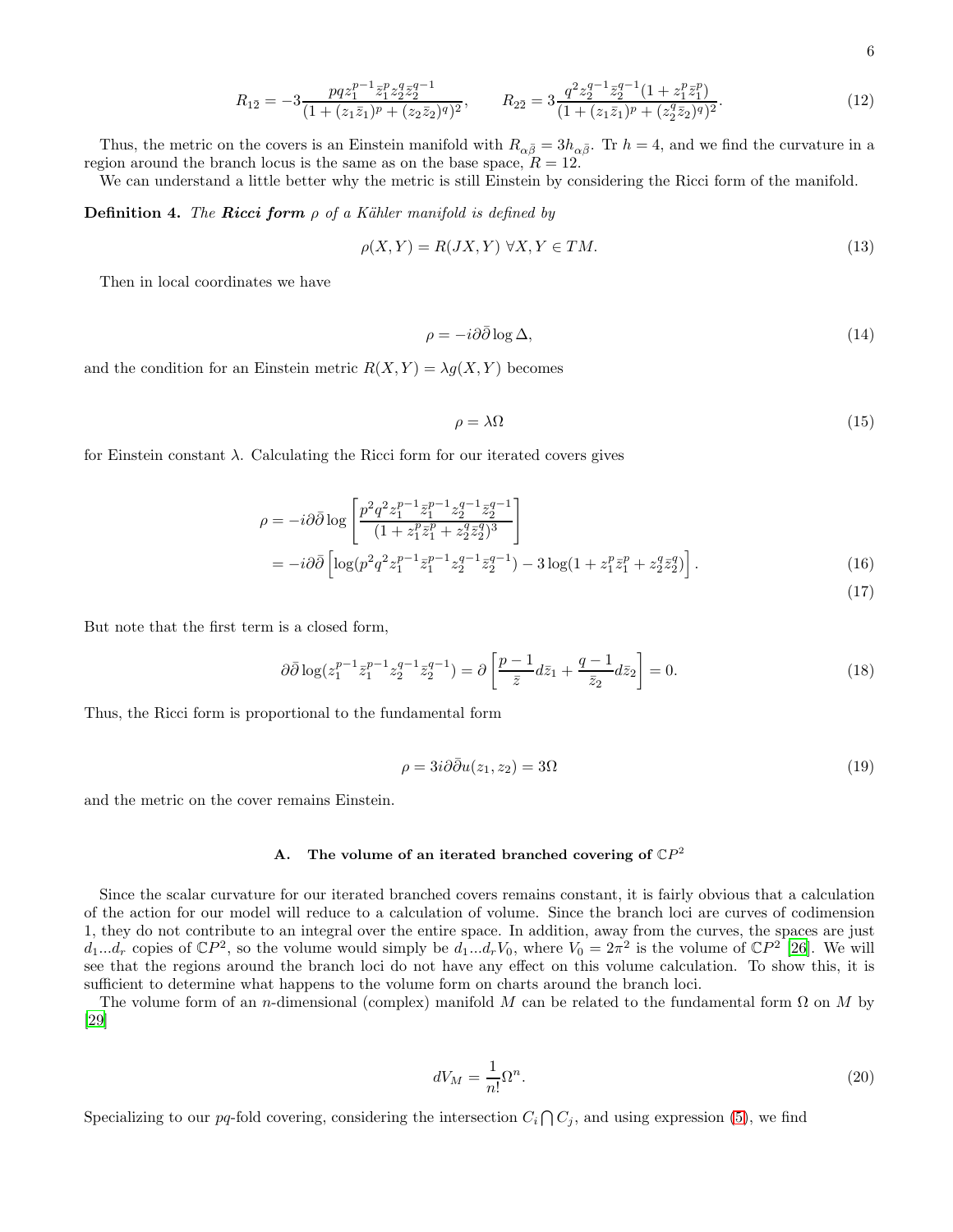$$
dV_{Y_r} = 2^2 \Delta_{pq} \frac{i}{2} dz_1 \wedge d\bar{z}_1 \wedge \frac{i}{2} dz_2 \wedge d\bar{z}_2
$$
  
= 
$$
-\frac{p^2 q^2 (z_1 \bar{z}_1)^{p-1} (z_2 \bar{z}_2)^{q-1}}{(1 + (z_1 \bar{z}_1)^p + (z_2 \bar{z}_2)^q)^3} dz_1 \wedge d\bar{z}_1 \wedge dz_2 \wedge d\bar{z}_2.
$$
 (21)

We need to integrate this over  $\mathbb{C}^2$ , so using standard coordinate transforms  $z_1 = x_1 + iy_1$ ,  $z_2 = x_2 + iy_2$  we get

$$
dV_{Y_r} = 4 \frac{p^2 q^2 (x_1^2 + y_1^2)^{p-1} (x_2^2 + y_2^2)^{q-1}}{(1 + (x_1^2 + y_1^2)^p + (x_2^2 + y_2^2)^q)^3} dx_1 \wedge dy_1 \wedge dx_2 \wedge dy_2.
$$
 (22)

This can be put into a more suggestive form by using two sets of polar coordinates, with  $x_1^2 + y_1^2 = r_1^2$  and  $x_2^2 + y_2^2 = r_2^2$ .

$$
\int_{\mathbb{C}^2} dV_{Y_r} = 4 \int \frac{p^2 q^2 r_1^{2(p-1)} r_2^{2(q-1)}}{(1 + r_1^{2p} + r_2^{2q})^3} r_1 dr_1 d\theta r_2 dr_2 d\phi
$$

$$
= 4(2\pi)^2 \int_{r_1=0}^{\infty} \int_{r_2=0}^{\infty} \frac{p^2 q^2 r_1^{2p-1} r_2^{2q-1} dr_1 dr_2}{(1 + r_1^{2p} + r_2^{2q})^3}.
$$
(23)

To compute this integral, first set  $u = 1 + r_1^{2p} + r_2^{2q}$ :

$$
\int_{\mathbb{C}^2} dV_{Y_r} = 2(2\pi)^2 p^2 q \int_{r_1=0}^{\infty} \int_{u=1+r_1^{2p}}^{\infty} \frac{du}{u^3} r_1^{2p-1} dr_1 = 4\pi^2 p q^2 \int_{r_1=0}^{\infty} \frac{r_1^{2p-1} dr_1}{(1+r_1^{2p})^2}.
$$
\n(24)

Now set  $v = 1 + r_1^{d_r}$ :

$$
\int_{\mathbb{C}^2} dV_{Y_r} = 2\pi^2 pq \int_1^{\infty} \frac{dv}{v^2} = 2\pi^2 pq. \tag{25}
$$

In other words, around an intersection of curves  $C_i \cap C_j$ , the volume is the total degree of the covering times the volume of the base space. On an iterated cover  $Y_r$  this would be  $d_{r-1}d_rV_{r-2}$ , and iterating down to  $\mathbb{C}P^{\mathbb{Z}}$  we would have  $d_1...d_r(2\pi)^2$ . Thus, although the branch locus changes the local representation of the metric, the volume of the total space does not change at all.

#### <span id="page-7-0"></span>V. THE EXPECTATION VALUE OF VOLUME

Now that we have determined the geometry of our exotic spaces, we can specify the action functional and use the partition function [\(2\)](#page-3-2) to calculate the semi-classical expectation value of volume. We will consider three different action functionals, and we will show that our results have a similar form in all three cases. In each case we assume a mass-free region (with vanishing stress-energy tensor  $T_{ab} = 0$ ). We also define the expectation value of volume to take the form

$$
\langle V \rangle = \frac{\sum_{i} V_i e^{-I_i}}{\sum_{i} e^{-I_i}},\tag{26}
$$

where  $V_i$  is the volume of the state i with Euclidean action  $I_i$ .

## <span id="page-7-1"></span>A. The Einstein-Hilbert action with  $\Lambda \neq 0$

This is the action most frequently used in classical relativity and leads to Einstein's original field equations. Under the Euclidean rotation  $t = -i\tau$  this is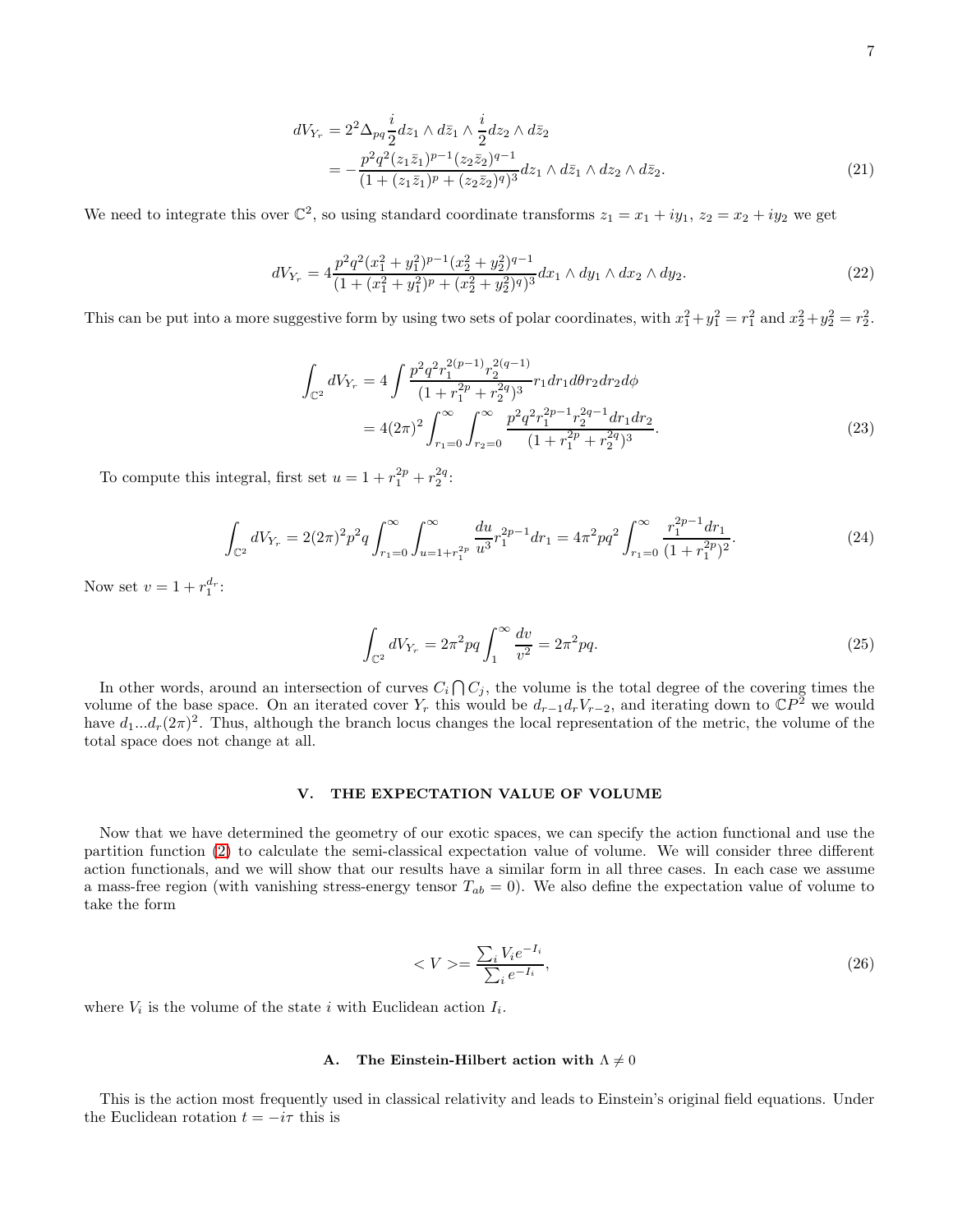$$
I[h_{ab}] = -\frac{c^3}{16\pi G} \int (R - 2\Lambda) d\mu(h_{ab}),\tag{27}
$$

with Riemann curvature R, cosmological constant  $\Lambda$  and integration measure  $d\mu(h_{ab})$ , which explicitly depends on the Hermitian metric  $h_{ab}$ .

Since we are only interested in solutions which minimize the action, we need to solve the classical field equations [\[30\]](#page-18-3)

$$
R_{ab} - \frac{1}{2}Rh_{ab} + \Lambda h_{ab} = 0.
$$
 (28)

If  $\Lambda = 0$ , these field equations reduce to  $R_{ab} = \frac{1}{2}Rh_{ab}$ . However, since  $R = 12$  and our manifolds are Einstein with  $R_{ab} = 3h_{ab}$ , the field equations cannot be solved in this case. This requires us to consider a non-zero cosmological constant.

If  $\Lambda \neq 0$  and the manifold is Einstein, the field equations can be rewritten as

$$
R_{ab} = \frac{2\Lambda}{n-2}h_{ab},\tag{29}
$$

Where  $n = h_{ab}h^{ab} = 4$ , the dimension of the space we are considering. Thus,  $R = 4\Lambda$  and we have

$$
I[h_{ab}] = -\frac{2c^3 \Lambda}{16\pi G} \int d\mu(h_{ab})
$$
  
= 
$$
-\frac{c^3 \Lambda}{8\pi G} V(h_{ab}).
$$
 (30)

Now the connection to the expectation value of volume is through a standard technique in statistical mechanics. Taking the derivative of the natural log of the partition function,

$$
\frac{\partial \ln Z}{\partial \Lambda} = \frac{\sum_{i} - \frac{1}{\hbar} \frac{\partial I}{\partial \Lambda} e^{-\frac{1}{\hbar} I[h^i]}}{Z} = \frac{c^3}{8\pi \hbar G} \frac{\sum_{i} V(h^i) e^{-\frac{1}{\hbar} I[h^i]}}{Z},\tag{31}
$$

where  $V(h^i)$  is the volume of a space with metric  $h^i$ . This is formally the expectation value of volume for a set of surfaces in a given homeomorphism class. The volume of a surface  $Y_r$  with metric  $h^i$  is  $V(h^i) = 2\pi^2 \mathfrak{D}_i$ , where  $\mathfrak{D}_i = d_1...d_r$  is the total degree of the cover. Using the reduced Planck length  $l_p = (8\pi G\hbar/c^3)^{1/2}$  and  $\Lambda = 3$ , we can write the expectation value of volume as

$$
\frac{\partial \ln Z}{\partial \Lambda} = \frac{2\pi^2}{l_p^2} \frac{\sum_i \mathfrak{D}_i e^{6\pi^2 \mathfrak{D}_i/l_p^2}}{\sum_i e^{6\pi^2 \mathfrak{D}_i/l_p^2}} = \frac{2\pi^2}{l_p^2} < \mathfrak{D}_{EH} > .
$$
\n(32)

In the next section we will compute this expectation value for specific sets of exotic spaces to see what the overall effect will be for the inclusion of nondiffeomorphic manifolds to the volume.

#### B. The Weyl action

The Weyl action is constructed by using the square of the Weyl curvature,  $C_{abcd}$ , which is the transverse traceless part of the Riemann curvature. In  $n \geq 3$  dimensions,

$$
C_{abcd} = R_{abcd} - \frac{2}{(n-1)(n-2)} h_{a[c} h_{d]b} R + \frac{2}{n-2} (h_{b[c} R_{d]a} - h_{a[c} R_{d]b}).
$$
\n(33)

The Euclidean Weyl action with coupling constant  $\alpha_W/16\pi$  is

$$
I_W[h_{ab}] = \frac{\alpha_W}{16\pi} \int C_{abcd} C^{abcd} d\mu(h_{ab}).
$$
\n(34)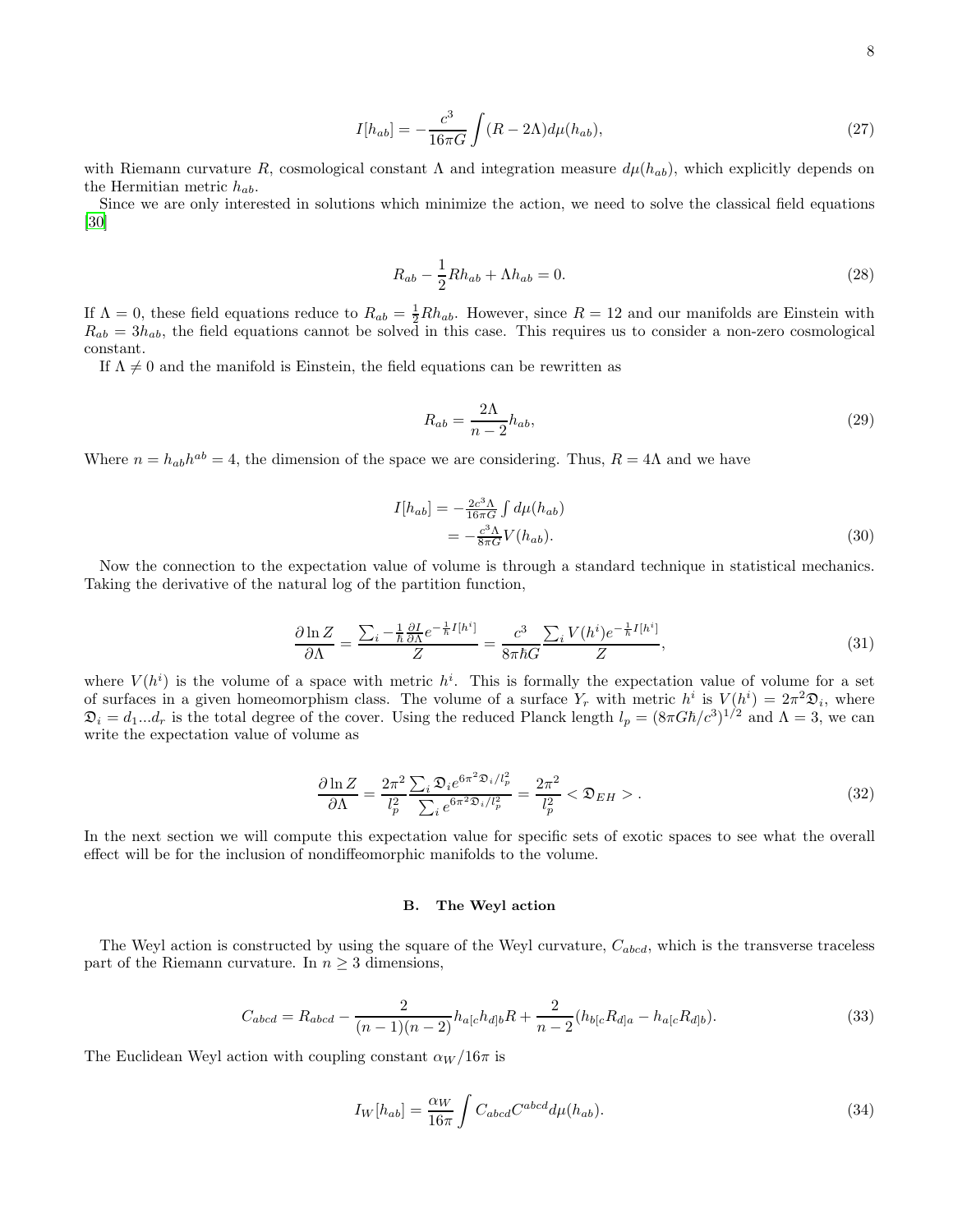However, it can be shown that Lagrangians containing a linear combination of the scalars  $R_{ab}R^{ab}$  and  $R^2$  contain the same dynamical information as the square of the Weyl tensor [\[31\]](#page-18-4). Thus, we take our action to be[\[32\]](#page-18-5)

$$
I_W[h_{ab}] = \frac{\alpha_W}{8\pi} \int (R_{ab}R^{ab} - \frac{1}{3}R^2) d\mu(h_{ab}).
$$
\n(35)

This action defines *conformal gravity*, which is well known to be a renormalizable quantum theory consisting of 4th derivatives of the metric. In addition, recent work suggests that it does not show the presence of ghosts as other higher-derivative theories do [\[33,](#page-18-6) [34\]](#page-18-7). The classical field equation governing the dynamics of conformal gravity is the Bach equation [\[35\]](#page-18-8),

$$
W_{ab} = \frac{1}{32\pi\alpha_W} T_{ab},\tag{36}
$$

where the Bach tensor  $W_{ab}$  is the conformal analogue of the Ricci tensor;

$$
W_{ab} = -\frac{1}{6}h_{ab}\nabla_c\nabla^c R + \frac{2}{3}\nabla_a\nabla_b R + \nabla_c\nabla^c R_{ab} - 2\nabla_c\nabla_{(a}R_{b)}^c + \frac{2}{3}RR_{ab} +-2R_a^c R_{cb} + \frac{1}{2}h_{ab}R_{cd}R^{cd} - \frac{1}{6}h_{ab}R^2.
$$
\n(37)

Although this formulation appears far more complicated than in the Einstein-Hilbert case, since our surfaces are Einstein with constant scalar curvature the Bach tensor in n dimensions reduces to

$$
W_{ab} = \left(\frac{2}{3}\lambda R - 2\lambda^2 + \frac{n}{2}\lambda^2 - \frac{1}{6}R^2\right)h_{ab}.\tag{38}
$$

This is formally similar to the Einstein condition  $R_{ab} = \lambda h_{ab}$ . In vacuum, this provides us with the scalar condition that must be satisfied to minimize the action,

$$
-\frac{1}{6}R^2 + \frac{2}{3}\lambda R + (\frac{n}{2} - 2)\lambda^2 = 0.
$$
\n(39)

Thus for  $n = 4$  the action becomes

$$
I_W[h_{ab}] = \frac{\lambda \alpha_W}{2\pi} \int (\lambda - \frac{1}{3}R) d\mu(h_{ab}).
$$
\n(40)

Using the Einstein condition  $R = \lambda n$  to write this in terms of the scalar curvature gives

$$
I_W[h_{ab}] = -\frac{\alpha_W}{96\pi} R^2 V(h_{ab}).\tag{41}
$$

The expectation value of volume is now the derivative with respect to the scalar curvature,

$$
\frac{\partial \ln Z}{\partial R} = \frac{R\alpha_W}{48\pi\hbar} \frac{\sum_i V_i e^{-\frac{1}{\hbar}I[h_i]}}{Z},\tag{42}
$$

or with  $l_p = (8\pi\hbar/\alpha_W)^{1/2}$  and  $R = 12$ ,

$$
\frac{\partial \ln Z}{\partial R} = \frac{4\pi^2}{l_p^2} \frac{\sum_i \mathfrak{D}_i e^{24\pi^2 \mathfrak{D}_i/l_p^2}}{\sum_i e^{24\pi^2 \mathfrak{D}_i/l_p^2}} = \frac{4\pi^2}{l_p^2} < \mathfrak{D}_W > .
$$
\n(43)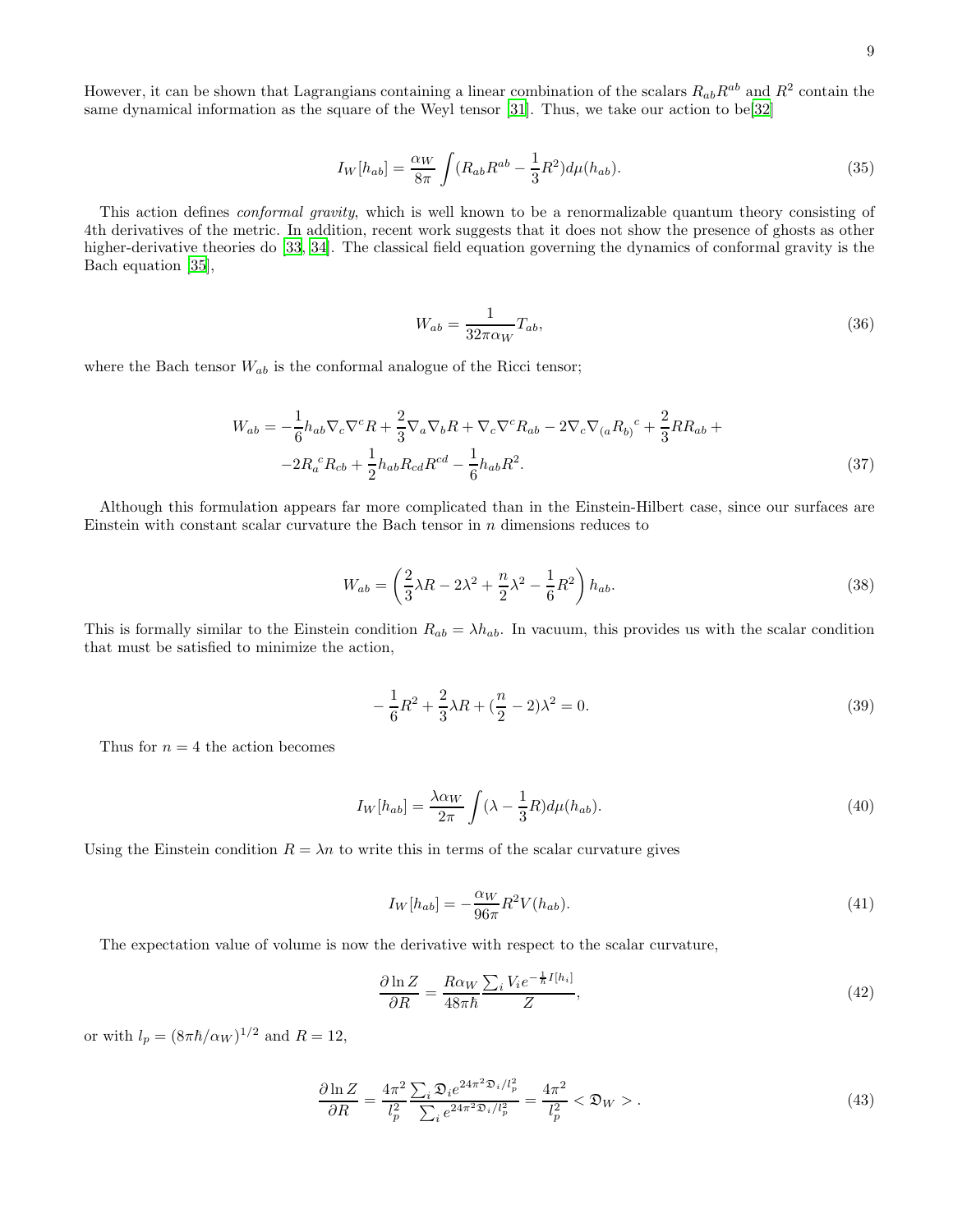### C. Topological terms in the spectral action

Another set of actions whose effect one could study is those that contain a topological term, such as the Euler characteristic. Such terms are present in the gravitational Lagrangian derived from the spectral action principal in noncommutative geometry [\[36\]](#page-18-9). In that case, the additional term is

$$
R^*R^* = \frac{1}{4} \epsilon_{abcd} \epsilon^{efgh} R^{ab}_{\ \ ef} R^{cd}_{\ \ gh}. \tag{44}
$$

The integral of this is the Euler characteristic of a manifold  $M$  [\[37\]](#page-18-10),

$$
\chi(M) = \frac{1}{32\pi^2} \int R^* R^* d\mu.
$$
\n(45)

As noted in [\[31\]](#page-18-4), the variation of this term vanishes and so contains no dynamical information. Thus to study it in a semiclassical calculation we must include a term that gives classical results; such a model can be found in [\[36\]](#page-18-9), where for high energies the spectral action has a topological term that takes the asymptotic form

$$
I_S[h_{ab}] = \frac{\alpha_S}{16\pi} \int (3C_{abcd}C^{abcd} - \frac{11}{6}R^*R^*)d\mu(h_{ab}).
$$
\n(46)

Using the identity [\[32\]](#page-18-5)

<span id="page-10-0"></span>
$$
R_{ab}R^{ab} - \frac{1}{3}R^2 = \frac{1}{2}C_{abcd}C^{abcd} - \frac{1}{2}R^*R^*,\tag{47}
$$

we can write the spectral action as

$$
I_S[h_{ab}] = \frac{3\alpha_S}{8\pi} \int (R_{ab}R^{ab} - \frac{1}{3}R^2 + \frac{7}{36}R^*R^*)d\mu(h_{ab})
$$
  
=  $\frac{3\alpha_S}{8\pi} \left[ \int (R_{ab}R^{ab} - \frac{1}{3}R^2)d\mu(h_{ab}) + \frac{7}{36^2\pi^2}\chi(M) \right]$   
=  $\frac{3\alpha_S}{8\pi} \left[ -\frac{R^2}{12}V(h_{ab}) + \frac{7}{36^2\pi^2}\chi(M) \right].$  (48)

Now our volume calculation proceeds in a similar manner;

$$
\frac{\partial \ln Z}{\partial R} = \frac{3\alpha_S R}{4 \cdot 16\pi\hbar} \frac{\sum_i V(h^i) e^{-\frac{1}{\hbar}I_S[h^i]}}{Z}
$$
\n
$$
= \frac{9\pi^2}{l_p^2} \frac{\sum_i \mathfrak{D}_i e^{72\pi^2 \mathfrak{D}_i/l_p^2} e^{-21\chi(M_i)/36^2 \pi^2 l_p^2}}{\sum_i e^{72\pi^2 \mathfrak{D}_i/l_p^2} e^{-21\chi(M_i)/36^2 \pi^2 l_p^2}}
$$
\n(49)

with  $l_p = (8\pi\hbar/\alpha_S)^{1/2}$ . However, since each manifold in the exotic set is homeomorphic, they will have the same Euler characteristic and that term will drop from the expectation value. Thus the quantity we will be concerned with is

$$
\langle \mathfrak{D}_S \rangle = \frac{\sum_i \mathfrak{D}_i e^{72\pi^2 \mathfrak{D}_i / l_p^2}}{\sum_i e^{72\pi^2 \mathfrak{D}_i / l_p^2}}.
$$
\n(50)

Therefore for all three of the actions we are considering, the expectation value of volume will be given by the expectation value of the total degree of the covering,

$$
\langle \mathfrak{D}_I \rangle = \frac{\sum_i \mathfrak{D}_i e^{\beta_I \pi^2 \mathfrak{D}_i / l_p^2}}{\sum_i e^{\beta_I \pi^2 \mathfrak{D}_i / l_p^2}},\tag{51}
$$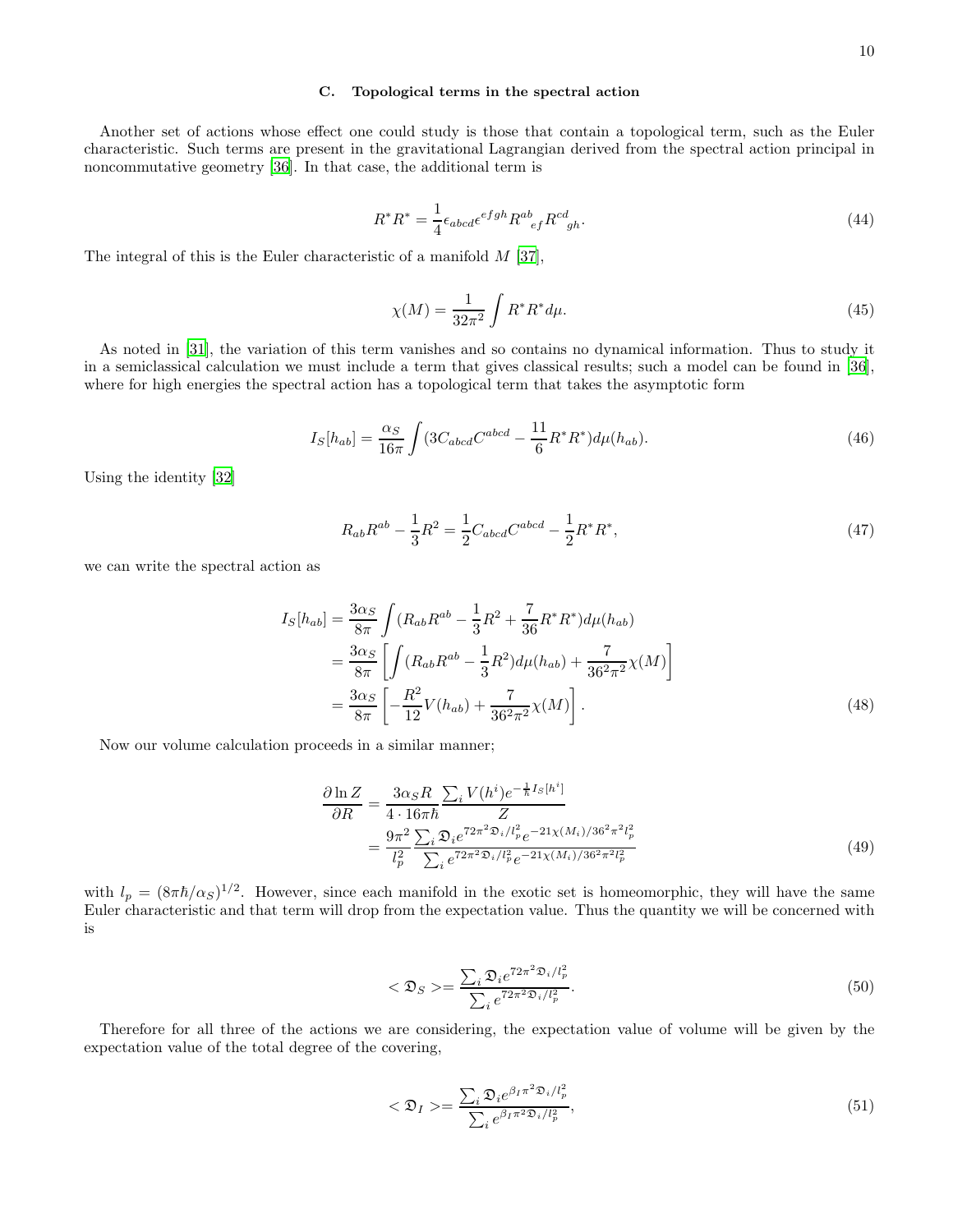where  $\beta_I = \{6, 24, 72\}$ , depending on the action. It is rather remarkable that regardless of the choice of action the results of this calculation only differ by the weighting of the respective spaces. Additionally, this shows that quantum effects on these exotic spaces would be more prominent in the Einstein-Hilbert case rather than either the conformal or noncommutative case.

#### <span id="page-11-0"></span>VI. CORRELATION FUNCTIONS

Upon choosing an action we now have a well-defined partition function [\(2\)](#page-3-2) and can use the usual techniques of quantum field theory to compute interesting quantities such as correlation functions. If we promote our partition function to a generating functional by adding a source term  $J^{\alpha\beta}(x)$  we get

$$
Z[J^{\alpha\beta}] = \sum_{i} e^{\frac{\alpha}{\hbar} \int (\mathcal{L}(h^{i}) + J^{\alpha\beta}(x) h^{i}_{\alpha\beta}(x)) d\mu(h^{i})}, \qquad (52)
$$

with i indexing our exotic spaces and a choice of Lagrangian  $\mathcal L$  with coupling constant  $\alpha$ . We can define the two-point correlation function as [\[15,](#page-17-24) [16\]](#page-17-13)

$$
G(h_{\gamma\delta}(x_1), h_{\rho\sigma}(x_2)) = \frac{1}{Z[J^{\alpha\beta} = 0]} \left( -i \frac{\delta}{\delta J^{\gamma\delta}(x_1)} \right) \left( -i \frac{\delta}{\delta J^{\rho\sigma}(x_2)} \right) Z \Big|_{J^{\alpha\beta} = 0}.
$$
 (53)

The functional derivative here will be taken to be

$$
\frac{\delta J^{\alpha\beta}(x_1)}{\delta J^{\gamma\delta}(x_2)} = \delta^{\alpha}_{\gamma} \delta^{\beta}_{\delta} \delta^4(x_1 - x_2). \tag{54}
$$

The result of this calculation is

<span id="page-11-1"></span>
$$
G(h_{\gamma\delta}(x_1), h_{\rho\sigma}(x_2)) = -\left(\frac{\alpha}{\hbar}\right)^2 \frac{\sum_i h_{\rho\sigma}^i(x_2) h_{\gamma\delta}^i(x_1) e^{\frac{\alpha}{\hbar} \int \mathcal{L}(h^i) d\mu(h^i)}}{\sum_i e^{\frac{\alpha}{\hbar} \int \mathcal{L}(h^i) d\mu(h^i)}}.
$$
\n(55)

This can be interpreted as the quantum-mechanical amplitude for the geometry to change from being represented by  $h_{\gamma\delta}$  at  $x_2$  to  $h_{\rho\sigma}$  at  $x_1$ . The matrix element will be the square of this quantity,

$$
M(h(x_1), h(x_2)) = |G(h_{\gamma\delta}(x_1), h_{\rho\sigma}(x_2))|^2
$$
\n(56)

$$
= \left(\frac{\alpha}{\hbar}\right)^4 \frac{n^2 \sum_i e^{\frac{2\alpha}{\hbar} \int \mathcal{L}(h^i) d\mu(h^i)} + \Omega(x_1, x_2)}{\left(\sum_i e^{\frac{\alpha}{\hbar} \int \mathcal{L}(h^i) d\mu(h^i)}\right)^2},\tag{57}
$$

where the only coordinate-dependent piece is the cross term

<span id="page-11-2"></span>
$$
\Omega(x_1, x_2) \equiv 2 \sum_{i < j} h_{\rho\sigma}^i(x_2) h^{j\rho\sigma}(x_2) h_{\gamma\delta}^i(x_1) h^{j\gamma\delta}(x_1) e^{\frac{\alpha}{h} \left[ \int \mathcal{L}(h^i) d\mu(h^i) + \int \mathcal{L}(h^j) d\mu(h^j) \right]} . \tag{58}
$$

The major difference with this calculation and the previous expectation value calculations is that this depends on the details of the components of the metric, and therefore the choices of curves  $C_i$  over which the cover is branched. The total integral of the Lagrangian appears in the exponential as before, but the correlations will be dependent on the location of the observer relative to the branch loci in each space. Thus there will be several different results depending on what location on the manifold is being discussed; we will explore these calculations in the next section.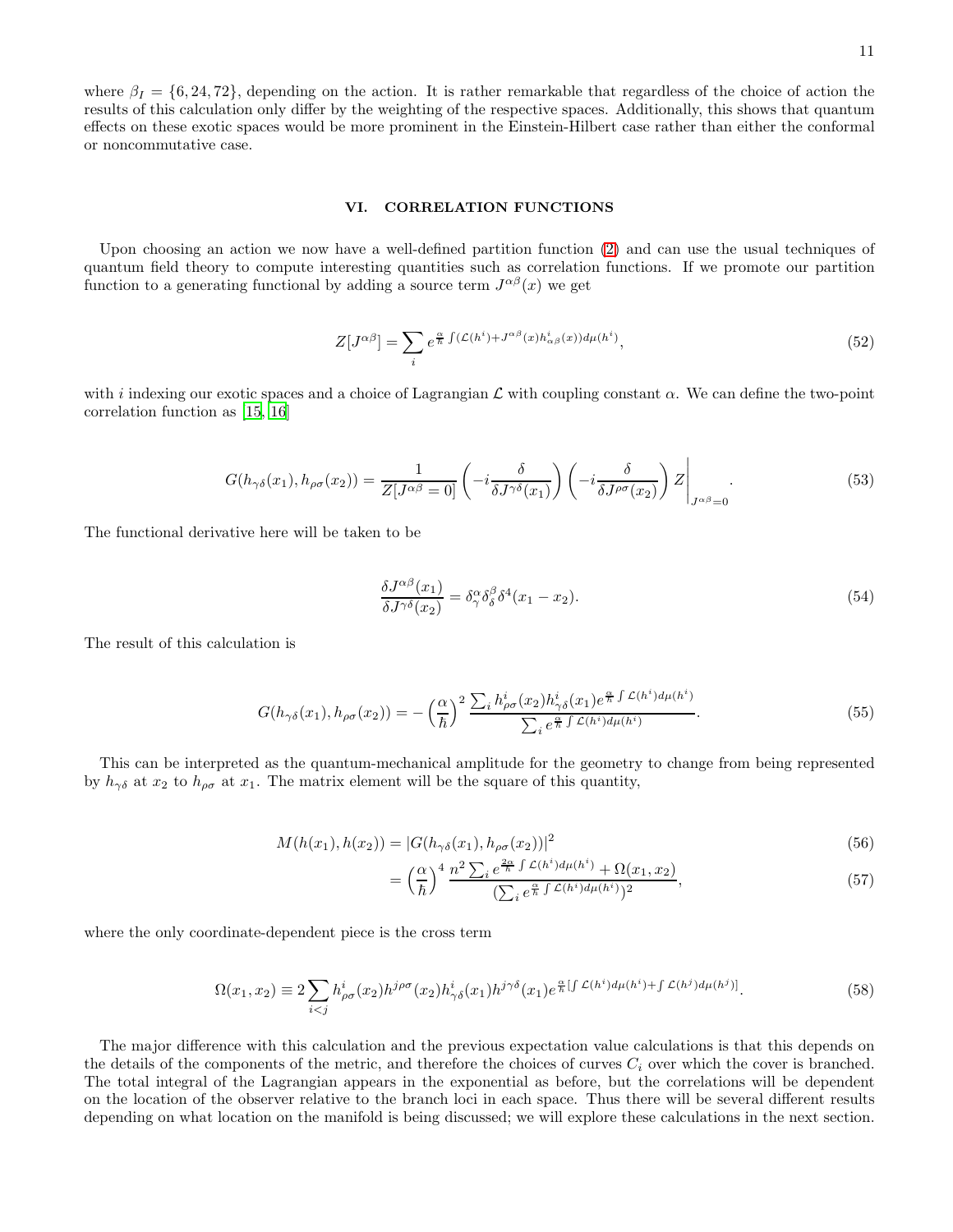#### <span id="page-12-0"></span>VII. EXPLICIT EXAMPLES

To find examples of exotic pairs in our family of iterated branched covers of  $\mathbb{C}P^2$  and calculate their contribution to the expectation value of volume, a computer search was employed. We know from the result of theorem [3](#page-4-2) that such surfaces should be plentiful for certain ratios of invariants. However, for physical reasons we would like to restrict our search to "simple" manifolds only. As such we define the *complexity*  $\mathfrak C$  as follows. For a given surface  $Y_r = (d_1, m_1) \dots (d_r, m_r)$  define  $d = max(d_1, ..., d_r)$  and  $m = max(m_1, ..., m_r)$ . We therefore define the complexity as

$$
\mathfrak{C}(r,d,m) = md^r. \tag{59}
$$

Note the relation between this quantity and the volume of a surface. For all surfaces with  $r$  iterated covers and maximum covering degree d, the maximum possible volume is  $2\pi^2 d^r$ . Thus the complexity is related to the volume, which is the physical quantity with which we are concerned.

Some of the results of the computer search are given in tables [I,](#page-19-0) [II,](#page-19-1) and [III.](#page-20-0) We sampled all surfaces with complexity  $C \leq 64$  and grouped them into homeomorphic families. For our complete search we found 1001 families with 2 members and 32 families with more than 2. A sampling of the families with two members is given in table [I.](#page-19-0) We show in detail one of the simplest examples, the pair  $Y_1 = (4, 3)$  and  $Y_4 = (2, 1)(2, 1)(2, 1)(2, 3)$ . The invariants are

$$
K_{Y_1} = 4 \cdot (3 \cdot 3 - 3)^2 = 144,
$$
  
\n
$$
K_{Y_4} = 2 \cdot 2 \cdot 2 \cdot 2 \cdot (1 \cdot 1 + 1 \cdot 1 + 1 \cdot 1 + 1 \cdot 3 - 3)^2 = 144.
$$
  
\n
$$
\sigma(Y_1) = -\frac{1}{3}4 \cdot [(4^2 - 1) \cdot 3^2 - 3] = -176,
$$
  
\n
$$
\sigma(Y_4) = -\frac{1}{3}2 \cdot 2 \cdot 2 \cdot 2 \cdot [(2^2 - 1) \cdot 1 + (2^2 - 1) \cdot 1 + (2^2 - 1) \cdot 1 +
$$
  
\n
$$
+(2^2 - 1) \cdot 3^2 - 3] = -176.
$$
  
\n
$$
n(Y_1) = 3 \cdot 3 - 3 = 6,
$$
  
\n
$$
n(Y_4) = 1 \cdot 1 + 1 \cdot 1 + 1 \cdot 1 + 1 \cdot 3 - 3 = 3.
$$
  
\n
$$
\mathfrak{C}(1, 4, 3) = 12,
$$
  
\n
$$
\mathfrak{C}(4, 2, 3) = 48.
$$

For these two surfaces our total degrees are  $\mathfrak{D}_1 = 4$  and  $\mathfrak{D}_2 = 2^4$ . For the expectation value of degree, this gives

$$
\langle \mathfrak{D}_I \rangle = \frac{4e^{\beta_I \pi^2 \cdot 4} + 16e^{\beta_I \pi^2 \cdot 16}}{e^{\beta_I \pi^2 \cdot 4} + e^{\beta_I \pi^2 \cdot 16}} = 16 \frac{1 + \frac{1}{4}e^{-\beta_I \pi^2 \cdot 12}}{1 + e^{-\beta_I \pi^2 \cdot 12}} \approx 16 = \mathfrak{D}_2,\tag{60}
$$

with  $l_p = 1$ . Thus at the Planck scale the expectation value of volume is dominated by the larger volume. We will see in the next section that when we take the one-loop corrections into account this result will be strongly dependent on the conformal scale of the metric.

How this result changes depending on specific volumes can be explored by performing a Taylor expansion and assuming  $\sum e^{\beta I (\mathfrak{D}_i - \mathfrak{D}_1)} \leq 1$  where  $\mathfrak{D}_1$  is the largest multidegree in the set:

$$
\langle \mathfrak{D}_I \rangle \approx \mathfrak{D}_1 \left( 1 - \sum_{j=2} (1 - \frac{\mathfrak{D}_j}{\mathfrak{D}_1}) e^{\beta_I (\mathfrak{D}_j - \mathfrak{D}_1)} \right). \tag{61}
$$

Thus the relevant quantity is the relative difference between the volumes of the exotic spaces and not the ratio. Of course, since the values of  $\mathfrak{D}_j$  above are integer-valued, at very large volumes the possibility of measurable contributions would seem to increase. In fact, since [\[21](#page-17-18)] proved their initial result using a tower of large covering degrees, it is likely that this is true. In addition, they showed that there are exotic families with  $k$  members for any  $k \in \mathbb{N}$ . The expectation value of volume for a large-k family might have significant contributions from spaces other then the largest. However, our method of computer search was specifically aimed at finding *simple* surfaces, and at least for  $\mathfrak{C} \leq 64$  the contribution is small.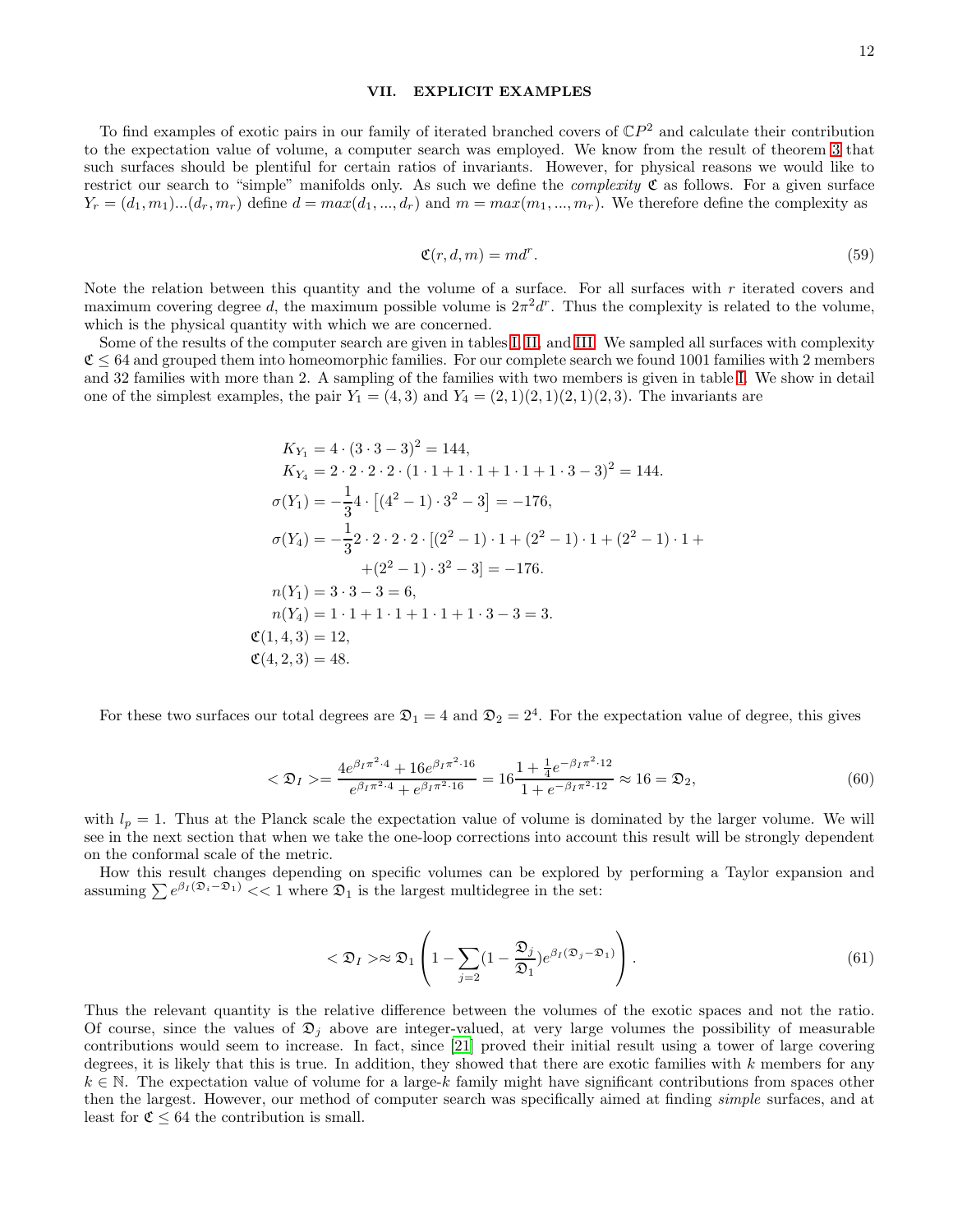Another feature of theorem [3](#page-4-2) is that the ratio of invariants  $c_1^2/\chi$  is dense in the interval [4, 6], which corresponds to  $0 \ge \sigma \ge -K$ . Although not all our values fall in this range (for instance, our simple example above does not), most of them do.

To study the correlation function [\(55\)](#page-11-1), consider the specific example of the two spaces  $Y_1$  and  $Y_4$  given above. Let us consider a region around the intersection of two curves  $C_1, C_2 \in Y_4$ , and choose the origin to be at the intersection,  $x_1 = 0$ . Now without specifying anything about  $Y_1$  we can see that the coordinate-dependent piece of the matrix element [\(58\)](#page-11-2) vanishes, since  $\dot{h}_{\alpha\beta}^{Y_4} = 0$ . Thus the correlation function in this case is

$$
M(h(x_1), h(x_2)) = 16 \left(\frac{\alpha}{\hbar}\right)^4 \frac{e^{\frac{2\alpha}{\hbar} \int \mathcal{L}(h^{Y_4}) d\mu(h^{Y_4})} + e^{\frac{2\alpha}{\hbar} \int \mathcal{L}(h^{Y_1}) d\mu(h^{Y_1})}}{(e^{\frac{\alpha}{\hbar} \int \mathcal{L}(h^{Y_4}) d\mu(h^{Y_4})} + e^{\frac{\alpha}{\hbar} \int \mathcal{L}(h^{Y_1}) d\mu(h^{Y_1})})^2}
$$
  
=  $\frac{16}{l_p^8} \frac{1}{1 + \eta}.$ 

where we have set

$$
\eta \equiv \frac{2e^{l_p^{-2}(\int \mathcal{L}(h^{Y_4})d\mu(h^{Y_4}) + \int \mathcal{L}(h^{Y_1})d\mu(h^{Y_1}))}}{e^{2l_p^{-2}\int \mathcal{L}(h^{Y_4})d\mu(h^{Y_4}) + e^{2l_p^{-2}\int \mathcal{L}(h^{Y_1})d\mu(h^{Y_1})}} > 0.
$$
\n(62)

As comparison, consider a more general situation with a set of  $k$  exotic spaces, this time assuming we are looking in a local chart on a manifold that is away from the branch locus. It is then locally diffeomorphic to  $\mathbb{C}P^2$ . In this case the metric products in expression [\(58\)](#page-11-2) are all contractions of the metric, so we get

$$
\Omega(x_1, x_2) = 2n^2 \sum_{i < j} e^{\frac{\alpha}{\hbar} \int \mathcal{L}(h^i) d\mu(h^i)} e^{\frac{\alpha}{\hbar} \int \mathcal{L}(h^j) d\mu(h^j)}.
$$
\n
$$
\tag{63}
$$

The matrix element in this case is

$$
M(h(x_1), h(x_2)) = \left(\frac{\alpha}{\hbar}\right)^4 \frac{n^2 \sum_i e^{\frac{2\alpha}{\hbar} \int \mathcal{L}(h^i) d\mu(h^i)} + 2n^2 \sum_{i < j} e^{\frac{\alpha}{\hbar} \int \mathcal{L}(h^i) d\mu(h^i)} e^{\frac{\alpha}{\hbar} \int \mathcal{L}(h^j) d\mu(h^j)}}{(\sum_i e^{\frac{\alpha}{\hbar} \int \mathcal{L}(h^i) d\mu(h^i)})^2}
$$
\n
$$
= \frac{16}{l_p^8}.
$$

This result is interesting in comparison to the previous one; they are both independent of the distance between  $x_1$ and  $x_2$ , but the probability for the geometry to change in a region away from the branch loci is actually larger than near the intersections of the curves. This presents the counterintuitive result that quantum effects may actually be larger in regions of the manifold away from the singularities. It would be very interesting to study this effect for other sets of exotic spaces to determine whether this is a general feature of exotic manifolds or only for our specific case.

#### <span id="page-13-0"></span>VIII. ONE-LOOP RENORMALIZATION

In the above analysis of the semiclassical partition function [\(2\)](#page-3-2) we assumed that the only contribution came from the minima of the action, which in this study was given by a family of exotic structures. However, each of these minina may not contribute equally to the full partition function [\(1\)](#page-2-0) if the shape of the quantum action near each minima is different. In order to obtain a better approximation to the full partition function, we adopt the *stationary* phase approximation. We expand the Euclidean action and the metric about each minima,

$$
I[g^i] \simeq I[h^i] + I_2[\bar{h}^i] + \mathcal{O}(h^3)
$$
  

$$
g^i_{ab} = h^i_{ab} + \bar{h}^i_{ab},
$$
 (64)

where  $\bar{h}_{ab}^i$  is a small perturbation about the *i*th minima  $h_{ab}^i$ , and  $I_2[\bar{h}^i]$  is quadratic in the small perturbation. Following [\[3\]](#page-17-2) and [\[38\]](#page-18-11), the generating functional for each minima can then be expressed as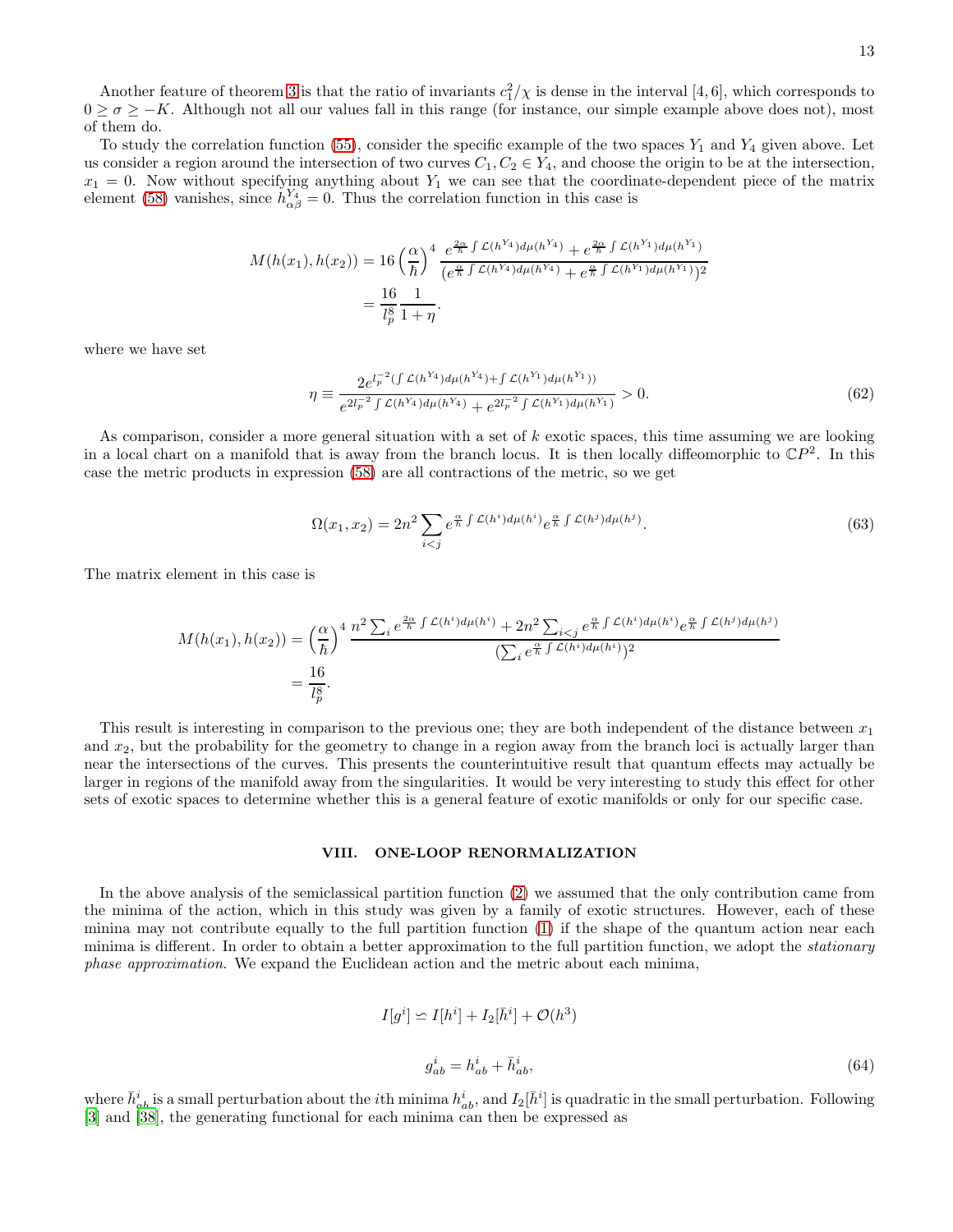$$
\log Z = -\frac{1}{\hbar}I[h] + \log \int \mathcal{D}h \exp\left(-\frac{1}{\hbar}I_2[\bar{h}]\right),\tag{65}
$$

where the quadratic term looks like

$$
I_2[\bar{h}] = \frac{1}{2} \int \bar{h}^{ab} A_{abcd} \bar{h}^{cd} d\mu(h).
$$
 (66)

Here  $A_{abcd}$  is a second order differential operator. It has a large number of zero eigenvalues, since the action is invariant under a diffeomorphism

$$
x_a \to x_a + \epsilon \eta_a
$$
  
\n
$$
g_{ab} \to g_{ab} + 2\epsilon \nabla_{(a} \eta_b).
$$
\n(67)

Thus, following the standard technique of Fadeev-Popov determinants, we add to this another second-order differential operator B as a gauge-fixing term. This operator must satisfy  $B_{abcd}(\bar{h}^{ab} + 2\epsilon \nabla^{(a}\eta^{b)}) = 0$ , and we can choose the harmonic gauge [\[3,](#page-17-2) [38](#page-18-11)]. The operator  $A+B$  will not have any zero eigenvalues, but we need to remove the eigenvalues of B that we have added, which we do by dividing by the determinant of an operator  $C$  (the ghost fields) which are pure gauge transformations,  $\bar{h}_{ab} = 2\nabla_{(a}\eta_{b)}$ . Now expressing these functional integrals as determinants [\[16\]](#page-17-13), we get

$$
\log Z = -\frac{1}{\hbar}I[h] - \frac{1}{2}\log \det \left(\frac{A+B}{2\pi\mu^2\hbar}\right) + \log \det \left(\frac{C}{2\pi\mu^2\hbar}\right). \tag{68}
$$

Although we have removed the zero eigenvalues, these determinants may still be divergent if the eigenvalues increase without bound. These can be regulated by using the zeta function technique [\[38,](#page-18-11) [39\]](#page-18-12) if one can ensure that  $A + B$ has only a finite number of negative eigenvalues. Then we can form a generalized zeta function from the eigenvalues  $\{\lambda_n, L\}$  for an operator L as

$$
\zeta(s,L) = \sum_{n} \lambda_n^{-s}(L). \tag{69}
$$

A basic property of the zeta function is that it can be analytically extended to a meromorphic function which is regular at  $s = 0$ , and thus we can express the determinant of an operator as a function of the derivative of the zeta function at  $s = 0$ :

$$
\det L = \exp(-\zeta'(0, L)).\tag{70}
$$

We can write our operator  $A + B = -F + G$ , where F acts only on the trace of  $h_{ab}$  and G acts only on the trace-free parts of  $h_{ab}$  (see [\[3](#page-17-2)] for details on this decomposition). Since these act on different subspaces, and the operators each have even rank, we can now write  $\det(A+B) = \det(F) \det(G)$ . For each of the p negative eigenvalues of F, G, and C, we will have to rotate the contour of integration to ensure the convergence of the path integral. This will introduce a factor of  $i^p$  into our action. Thus, our functional integral will look like

$$
\log Z = -\frac{1}{\hbar}I[h] + \frac{1}{2}(\zeta'(0,F) + \zeta'(0,G) - 2\zeta'(0,C)) - \frac{1}{2}\log(2\pi\hbar\mu^2) + \frac{1}{2}ip\pi.
$$
\n(71)

We can remove the dependence on the renormalization parameter  $\mu$  by assuming that it is independent of the scale of the background metric [\[38\]](#page-18-11). Under a conformal transformation  $h = \Omega^2 h$ , we have the following:

$$
I[\tilde{h}] = \Omega^2 h
$$
  

$$
\lambda_n(\tilde{L}) = \Omega^{-2} \lambda_n(L)
$$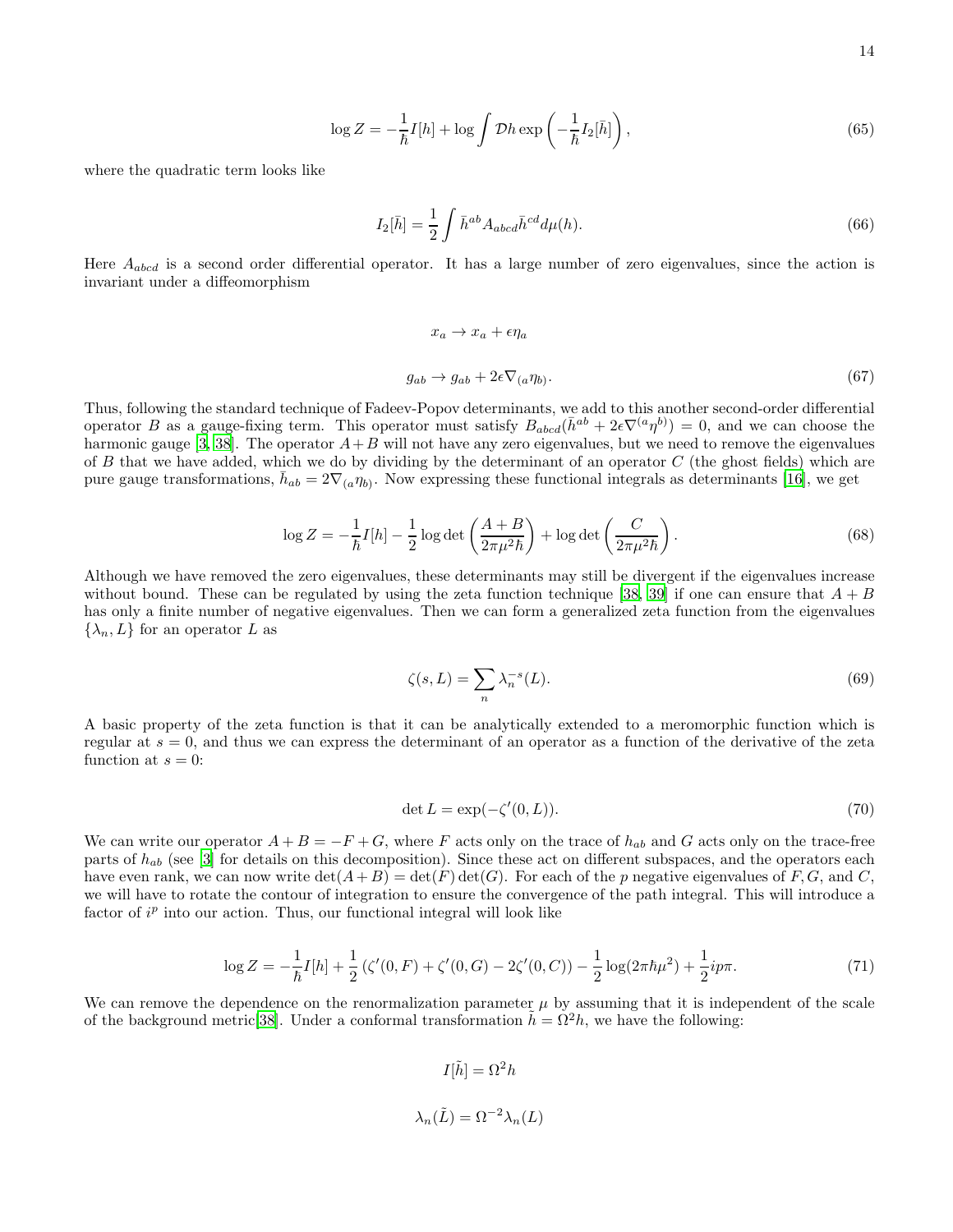$$
\zeta'(s,\tilde{L}) = \Omega^{2s} \log \Omega \zeta(s,L) + \Omega^{2s} \zeta'(s,L)
$$
  

$$
\log \tilde{Z} = \log Z + (1 - \Omega^2) \frac{1}{\hbar} I[h] + \frac{1}{2} \gamma \log \Omega.
$$
 (72)

Here we have defined

$$
\gamma := \zeta(0, F) + \zeta(0, G) - 2\zeta(0, C),\tag{73}
$$

which carries all the additional one-loop corrections in the stationary phase approximation. Note that for  $n$  classical solutions (exotic structures in this study), we can write the functional integral like

$$
Z = \sum_{i} W_1[h^i, \Omega] \exp\left(-\frac{1}{\hbar}I[h^i]\right),\tag{74}
$$

where we now have a weighing factor  $W_1 = \exp(-\frac{1}{2}\gamma \log \Omega)$  which represents the one-loop corrections. This formulation of renormalization in quantum gravity, where the partition function is given as a sum of classical solutions weighted by their one-loop terms, was first suggested by [\[18\]](#page-17-15).

In order to determine the weighting factors  $W_1$ , we must calculate the parameter  $\gamma$ . In [\[3,](#page-17-2) [38\]](#page-18-11) this parameter is calculated using the spectral geometry results of [\[40\]](#page-18-13). For the Einstein-Hilbert action with  $\Lambda \neq 0$ ,

$$
\gamma = \int \left( \frac{53}{720\pi^2} C_{abcd} C^{abcd} + \frac{763}{540\pi^2} \Lambda^2 \right) d\mu(h).
$$
 (75)

Using the relation [\(47\)](#page-10-0) and our previous results from the Einstein-Hilbert case we get

$$
\gamma = \frac{73}{60\pi^2} \Lambda^2 V(g_i). \tag{76}
$$

Now referring to §[V A](#page-7-1) we can write the partition function as

$$
Z = \sum_{i} \exp\left[ \left( -\frac{1}{2} a \log \Omega \Lambda^2 + l_p^{-2} \Lambda \right) V[g_i] \right],\tag{77}
$$

where  $a := 73/60$  and the reduced Plank length  $l_p$  as in §[V A.](#page-7-1) Note the essential difference between this expression and the first; the exponential is now quadratic in the cosmological constant, and so a partial derivative of the partition function with respect to it will not yield the formal expectation value of volume. However, since the exponential is linear in the scale factor log  $\Omega$ , we can use that to define the expectation value of volume at the one-loop level to be

$$
\langle V \rangle := \frac{1}{a\Lambda^2} \frac{\partial \ln Z}{\partial \log \Omega} = \frac{V_0}{a\Lambda^2} \frac{\sum_i \mathfrak{D}(g_i) \exp(6\pi^2 \overline{\Lambda} \mathfrak{D}(g_i))}{\sum_i \exp(6\pi^2 \overline{\Lambda} \mathfrak{D}(g_i))}.
$$
(78)

where we have defined

$$
\bar{\Lambda} = l_p^{-2} - \frac{3}{2}a \log \Omega. \tag{79}
$$

In these equations we have used  $\Lambda = 3$  and  $V(h^i) = 2\pi^2 \mathfrak{D}_i$  as before.

We can now study the expectation value of volume as a function of the conformal scale factor  $\Omega$ . It turns out that the basic results from §[VII](#page-12-0) are completely different if the scale factor becomes very large. There are several regimes of the scale factor we can investigate.

•  $\Omega = 1$ . Then  $\log \Omega = 0$ ,  $\bar{\Lambda} = l_p^{-2}$  and we return to the original result of §[VII.](#page-12-0)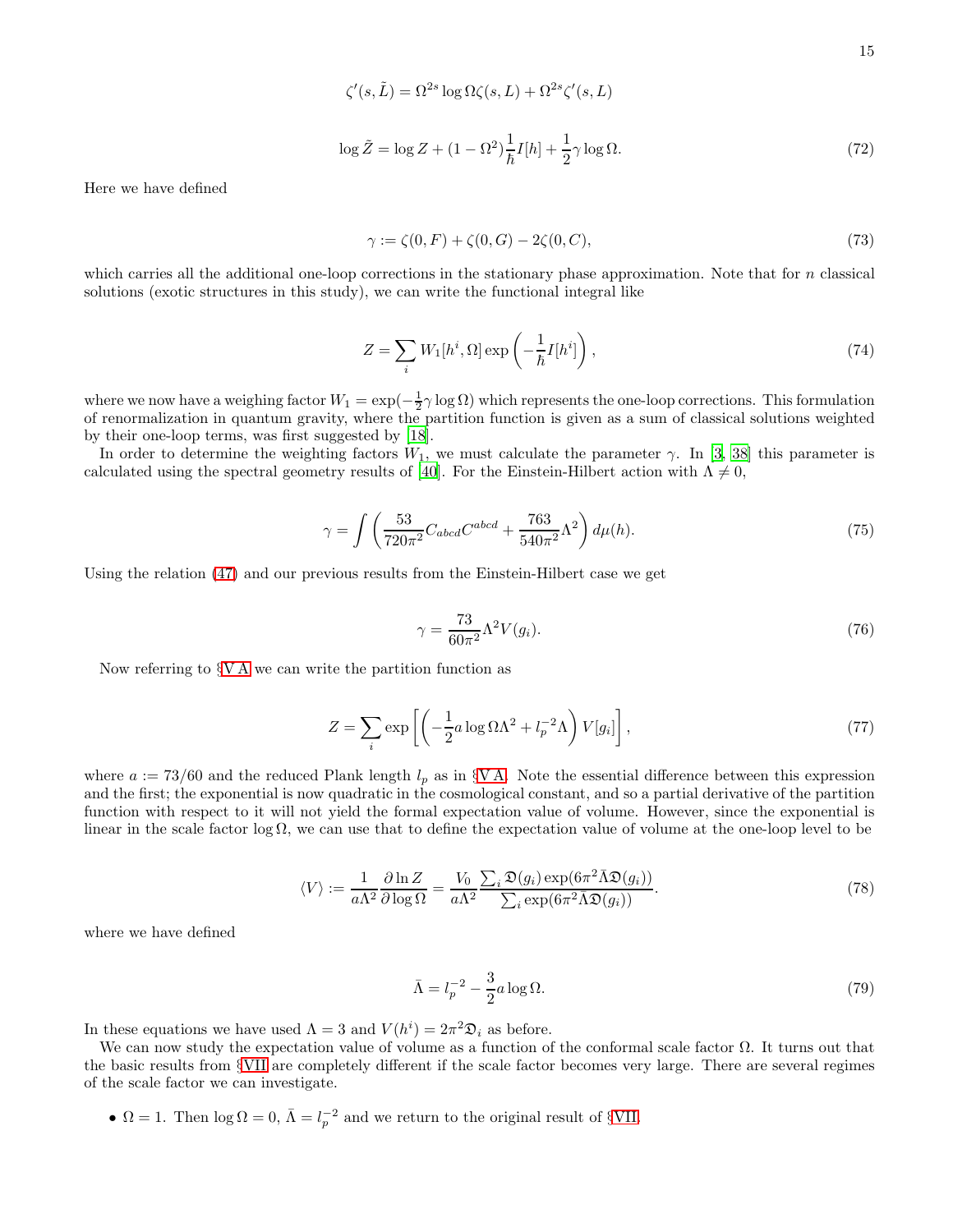

FIG. 1. The expectation value of volume as a function of conformal scale factor  $\Omega$ . The dramatic shift in behavior as the scale factor crosses the critical value  $\Omega_c = \exp(2l_p^2/3a)$  is clearly seen. Here  $V_0 = 2\pi^2/a\Lambda^2$ , the set of spaces is  $\{16, 50, 72, 200, 288\}$ and  $l_p = 1$ .

- $\Omega$  < 1. Then  $\overline{\Lambda}$  > 1, and the expectation value of volume is even more strongly dominated by the solution with the larger volume.
- $\Omega = \Omega_c = \exp(2/3al_p^2)$ . This is the critical case  $\overline{\Lambda} = 0$ . With the weighting factors all equal to one, in this case all the solutions contribute equally to the expectation value. We end up with a simple mean volume, which in the case of an example space  $\{16, 50, 72, 200, 288\}$  the expectation value of volume is

<span id="page-16-0"></span>
$$
\langle V \rangle = 125.2 \frac{2\pi^2}{a\Lambda^2}.\tag{80}
$$

•  $\Omega$  >>  $\Omega_c$ . In this case  $\overline{\Lambda}$  < 0 and the exponent in the expectation value of volume is negative. This changes which volumes dominate the expectation value - now the smallest volumes will have the largest effect. A plot of the expectation value of volume which clearly shows these regions of behavior is given in Fig. [VIII.](#page-16-0)

## IX. CONCLUSION

This paper has shown that one can explicitly compute the contribution to a typical observable due to the inclusion of exotic smooth structures in Euclidean quantum gravity. This represents the first time such a calculation has been done in dimension 4. Although the actual spaces used for this study are somewhat unphysical, it is hoped that some of the techniques illustrated here will lead to further explorations on this topic.

We found that for semiclassical calculations on iterated branched covers of  $\mathbb{C}P^2$ , the quantity of interest was a simple expectation value of covering degree, independent of the particulars of the Lagrangian chosen. Since the differences in volume of our exotic spaces were large, such a calculation was dominated by the space with the largest volume, and so the inclusion of exotic structures would have little effect on a practical calculation. However, this result was unique to this set of spaces; a similar model using a different set of exotic structures could have very different results. In addition, the inclusion of the one-loop terms in the functional integral showed that our results were very dependent on the choice of conformal scale for the metric. The next natural step in this study would be to find a set of exotic spaces in 4 dimensions whose physical properties are more similar to each other, and so calculations of expectation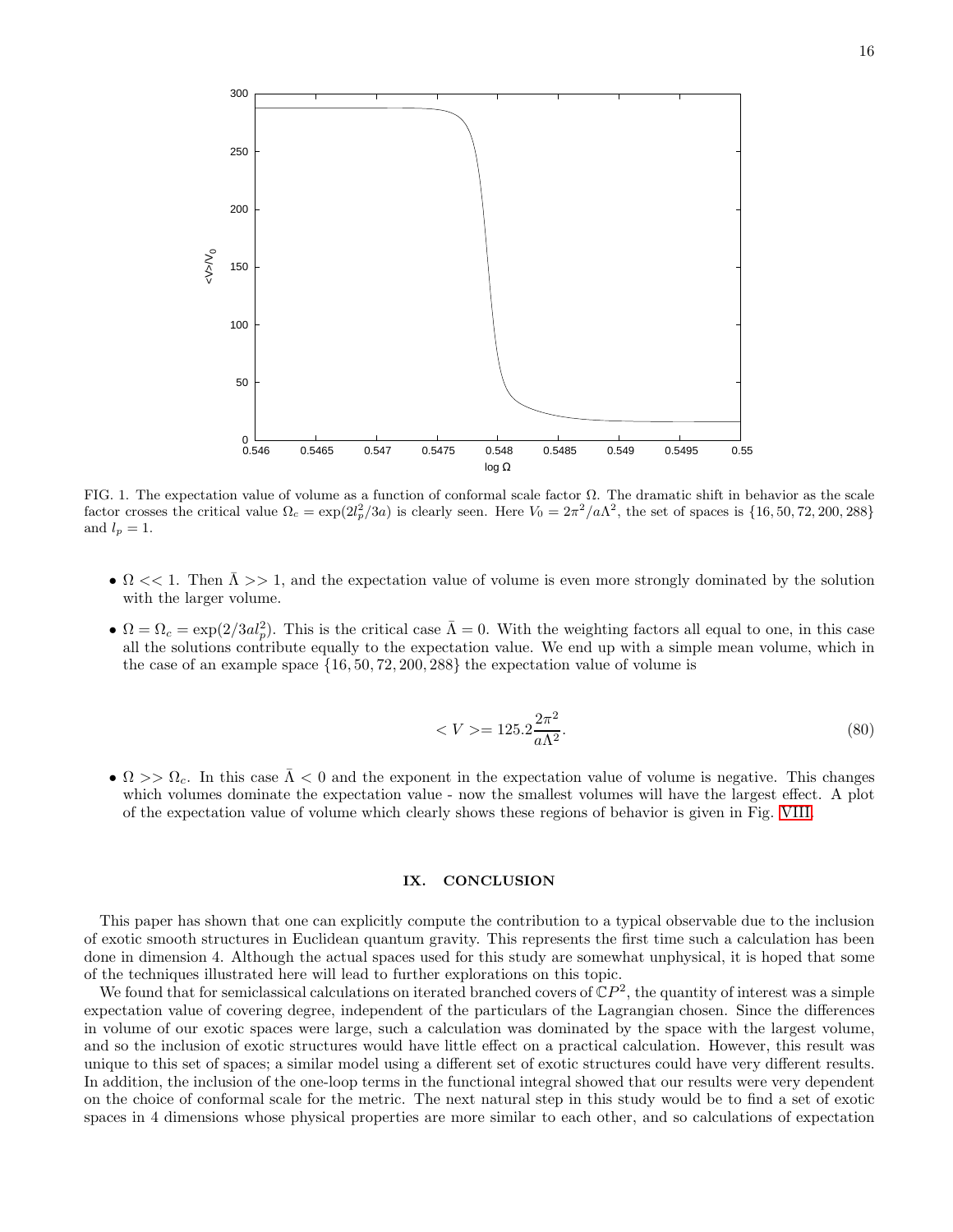values and correlation functions would show a larger effect. Since our exotic spaces were completely specified by their volumes, which varied greatly, they were mostly dominated by a single space. It is not known if this is a general statement about exotic structure, but it is likely unique to this specific set of exotic manifolds. It is our hope that this first step into dimension 4 will lead to a better understanding of the influence of exotic topology in physics and how we can use it to resolve some of the key questions surrounding classical and quantum gravity.

#### ACKNOWLEDGMENTS

I would like to thank M. Marcolli for great assistance on this project, as well as E. Klassen, J. Klauder, L. Reina, and O. Vafek for many useful discussions.

- <span id="page-17-0"></span>[1] R. P. Feynman, "Mathematical formulation of the quantum theory of electromagnetic interaction," Physical Rev. (2), vol. 80, pp. 440–457, 1950.
- <span id="page-17-1"></span>[2] K. Schleich and D. Witt, "Exotic spaces in quantum gravity. I. Euclidean quantum gravity in seven dimensions," Classical Quantum Gravity, vol. 16, no. 7, pp. 2447–2469, 1999.
- <span id="page-17-2"></span>[3] S. W. Hawking, "The path-integral approach to quantum gravity.," in General Relativity: An Einstein centenary survey (S. W. Hawking & W. Israel, ed.), pp. 746–789, 1979.
- <span id="page-17-3"></span>[4] T. Asselmeyer-Maluga and C. H. Brans, *Exotic smoothness and physics*. World Scientific Publishing Co. Pte. Ltd., Hackensack, NJ, 2007. Differential topology and spacetime models.
- [5] T. Asselmeyer-Maluga and C. H. Brans, "Cosmological anomalies and exotic smoothness structures," Gen. Relativity Gravitation, vol. 34, no. 10, pp. 1767–1771, 2002.
- <span id="page-17-10"></span>[6] C. H. Brans, "Localized exotic smoothness," Classical Quantum Gravity, vol. 11, no. 7, pp. 1785–1792, 1994.
- <span id="page-17-4"></span>[7] T. Asselmeyer, "Generation of source terms in general relativity by differential structures," Classical Quantum Gravity, vol. 14, no. 3, pp. 749–758, 1997.
- <span id="page-17-5"></span>[8] N. Straumann, General relativity. Texts and Monographs in Physics, Berlin: Springer-Verlag, 2004. With applications to astrophysics.
- <span id="page-17-6"></span>[9] J. Milnor, "On manifolds homeomorphic to the 7-sphere," Ann. of Math. (2), vol. 64, pp. 399–405, 1956.
- <span id="page-17-7"></span>[10] S. K. Donaldson, "Polynomial invariants for smooth four-manifolds," Topology, vol. 29, no. 3, pp. 257–315, 1990.
- <span id="page-17-8"></span>[11] R. E. Gompf and A. I. Stipsicz, 4-manifolds and Kirby calculus, vol. 20 of Graduate Studies in Mathematics. Providence, RI: American Mathematical Society, 1999.
- <span id="page-17-9"></span>[12] J. Dunkley, E. Komatsu, M. R. Nolta, D. N. Spergel, D. Larson, G. Hinshaw, L. Page, C. L. Bennett, B. Gold, N. Jarosik, J. L. Weiland, M. Halpern, R. S. Hill, A. Kogut, M. Limon, S. S. Meyer, G. S. Tucker, E. Wollack, , and E. L. Wright, "Five-year wilkinson microwave anisotropy probe observations: Likelihoods and parameters from the wmap data," The Astrophysical Journal Supplement Series, vol. 180, no. 2, pp. 306–329, 2009.
- <span id="page-17-11"></span>[13] T. Asselmeyer-Maluga, "Exotic Smoothness and Quantum Gravity," 2010.
- <span id="page-17-12"></span>[14] H. W. Hamber, Quantum Gravitation. Berlin: Springer-Verlag, 2009. The Feynman Path Integral Approach.
- <span id="page-17-24"></span>[15] M. E. Peskin and D. V. Schroeder, An introduction to quantum field theory. Reading, MA: Addison-Wesley Publishing Company Advanced Book Program, 1995. Edited and with a foreword by David Pines.
- <span id="page-17-13"></span>[16] M. Srednicki, Quantum Field Theory. Cambridge University Press, Jan. 2007.
- <span id="page-17-14"></span>[17] G. W. Gibbons and S. W. Hawking, "Action integrals and partition functions in quantum gravity," Physical Review D, vol. 15, pp. 2752–2756, May 1977.
- <span id="page-17-15"></span>[18] S. W. Hawking, "Quantum gravity and path integrals," Physical Review D, vol. 18, pp. 1747–1753, Sept. 1978.
- <span id="page-17-16"></span>[19] C. LeBrun, "Einstein metrics, four-manifolds, and differential topology," in Surveys in differential geometry, Vol. VIII (Boston, MA, 2002), Surv. Differ. Geom., VIII, pp. 235–255, Int. Press, Somerville, MA, 2003.
- <span id="page-17-17"></span>[20] R. Friedman, B. Moishezon, and J. W. Morgan, "On the  $C^{\infty}$  invariance of the canonical classes of certain algebraic surfaces," Bull. Amer. Math. Soc. (N.S.), vol. 17, no. 2, pp. 283–286, 1987.
- <span id="page-17-18"></span>[21] V. Braungardt and D. Kotschick, "Einstein metrics and the number of smooth structures on a four-manifold," Topology, vol. 44, no. 3, pp. 641–659, 2005.
- <span id="page-17-19"></span>[22] M. Salvetti, "On the number of nonequivalent differentiable structures on 4-manifolds," Manuscripta Math., vol. 63, no. 2, pp. 157–171, 1989.
- <span id="page-17-20"></span>[23] T. Aubin, "Équations du type Monge-Ampère sur les variétés kähleriennes compactes," C. R. Acad. Sci. Paris Sér. A-B, vol. 283, no. 3, pp. Aiii, A119–A121, 1976.
- <span id="page-17-21"></span>[24] S. T. Yau, "Calabi's conjecture and some new results in algebraic geometry," Proc. Nat. Acad. Sci. U.S.A., vol. 74, no. 5, pp. 1798–1799, 1977.
- <span id="page-17-22"></span>[25] A. Scorpan, The wild world of 4-manifolds. Providence, RI: American Mathematical Society, 2005.
- <span id="page-17-23"></span>[26] G. W. Gibbons and C. N. Pope, " $\mathbb{C}P^2$  as a gravitational instanton," Comm. Math. Phys., vol. 61, no. 3, pp. 239–248, 1978.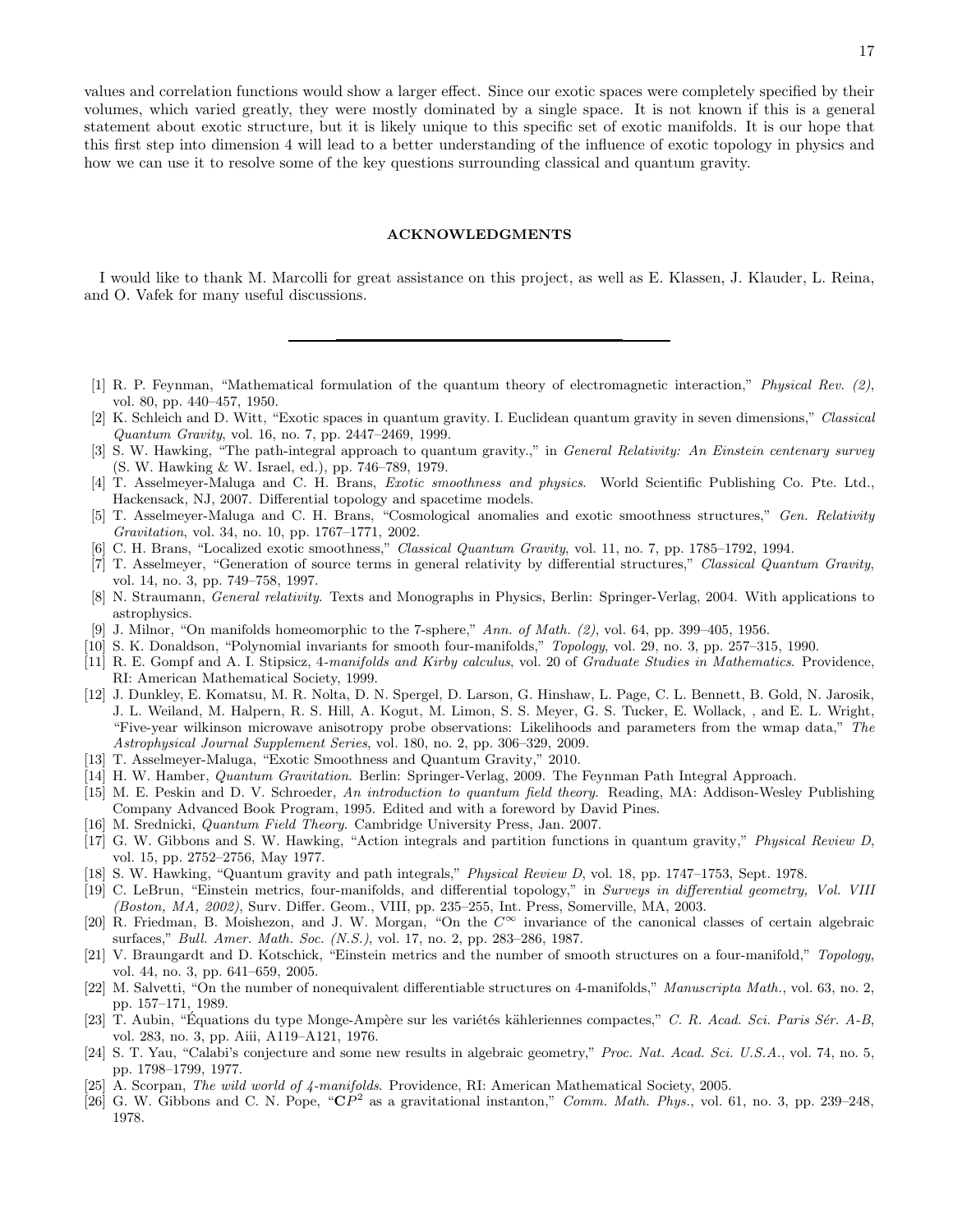- <span id="page-18-0"></span>[27] G. W. Gibbons and S. W. Hawking, "Classification of gravitational instanton symmetries," Comm. Math. Phys., vol. 66, no. 3, pp. 291–310, 1979.
- <span id="page-18-1"></span>[28] A. Moroianu, Lectures on Kähler geometry, vol. 69 of London Mathematical Society Student Texts. Cambridge: Cambridge University Press, 2007.
- <span id="page-18-2"></span>[29] R. O. Wells, Jr., Differential analysis on complex manifolds, vol. 65 of Graduate Texts in Mathematics. New York: Springer-Verlag, second ed., 1980.
- <span id="page-18-3"></span>[30] R. M. Wald, *General relativity*. Chicago, IL: University of Chicago Press, 1984.
- <span id="page-18-4"></span>[31] B. S. DeWitt, "Dynamical theory of groups and fields," in Relativité, Groupes et Topologie (Lectures, Les Houches, 1963 Summer School of Theoret. Phys., Univ. Grenoble), pp. 585–820, New York: Gordon and Breach, 1964.
- <span id="page-18-5"></span>[32] E. S. Fradkin and A. A. Tseytlin, "Conformal supergravity," Phys. Rep., vol. 119, no. 4-5, pp. 233–362, 1985.
- <span id="page-18-6"></span>[33] C. M. Bender and P. D. Mannheim, "Giving up the ghost," J. Phys. A, vol. 41, no. 30, pp. 304018, 7, 2008.
- <span id="page-18-7"></span>[34] P. D. Mannheim, "Conformal gravity challenges string theory," 2007.
- <span id="page-18-8"></span>[35] R. Bach, "Zur Weylschen Relativitätstheorie und der Weylschen Erweiterung des Krümmungstensorbegriffs," Math. Z., vol. 9, no. 1-2, pp. 110–135, 1921.
- <span id="page-18-9"></span>[36] A. H. Chamseddine, A. Connes, and M. Marcolli, "Gravity and the standard model with neutrino mixing," Adv. Theor. Math. Phys., vol. 11, no. 6, pp. 991–1089, 2007.
- <span id="page-18-10"></span>[37] A. H. Chamseddine and A. Connes, "The spectral action principle," Comm. Math. Phys., vol. 186, no. 3, pp. 731–750, 1997.
- <span id="page-18-11"></span>[38] G. W. Gibbons, S. W. Hawking, and M. J. Perry, "Path integrals and the indefiniteness of the gravitational action," Nuclear Phys. B, vol. 138, no. 1, pp. 141–150, 1978.
- <span id="page-18-12"></span>[39] S. W. Hawking, "Zeta function regularization of path integrals in curved spacetime," Comm. Math. Phys., vol. 55, no. 2, pp. 133–148, 1977.
- <span id="page-18-13"></span>[40] P. B. Gilkey, "The spectral geometry of a Riemannian manifold," J. Differential Geometry, vol. 10, no. 4, pp. 601–618, 1975.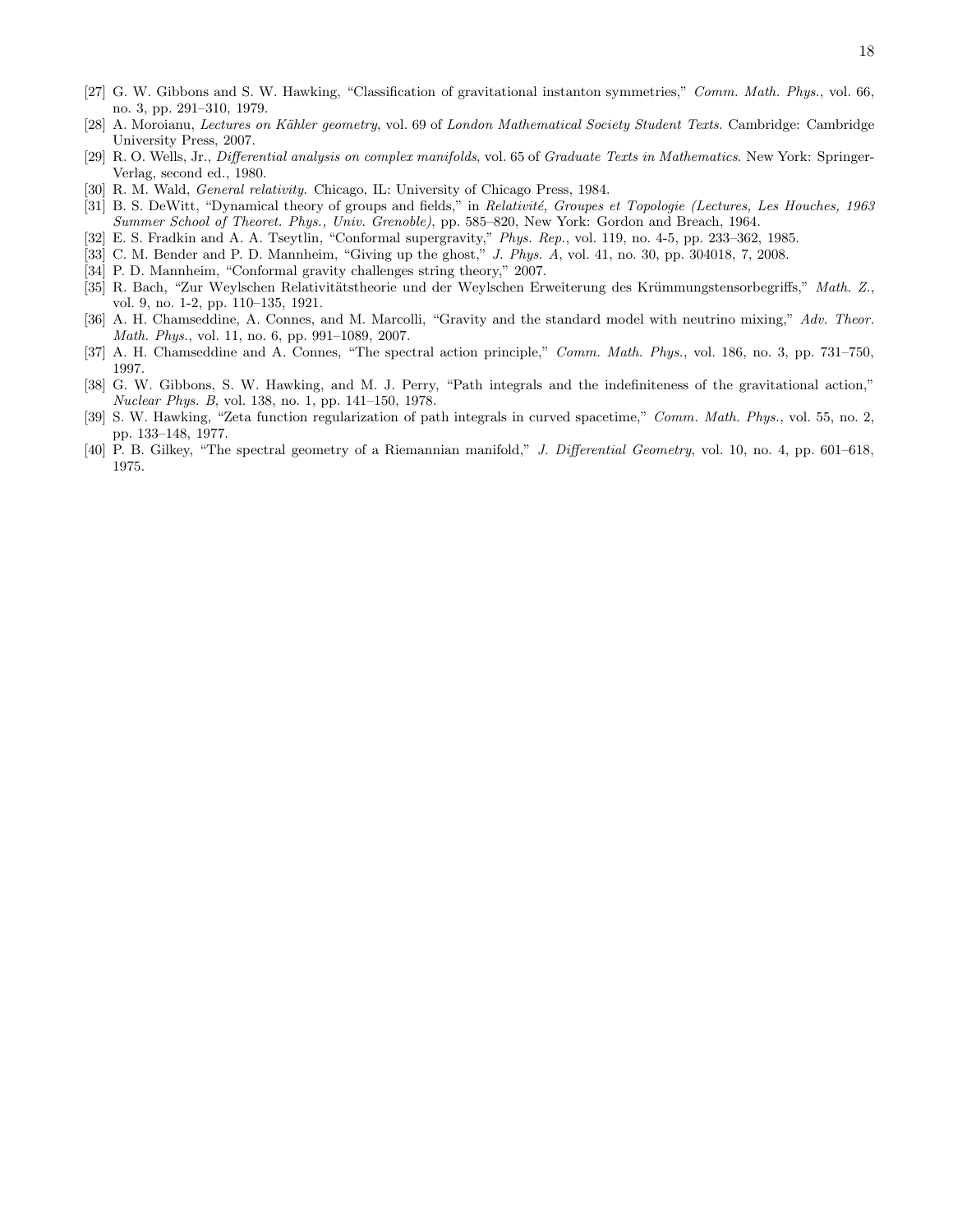| Surface 1                 | Surface 2                 | $c_1^2$ | $\sigma$         | n <sub>1</sub> | n <sub>2</sub> |
|---------------------------|---------------------------|---------|------------------|----------------|----------------|
| (4,3)                     | (2,1)(2,1)(2,1)(2,3)      | 144     | $-176$           | 6              | 3              |
| (6,3)                     | (2,1)(2,1)(2,1)(3,3)      | 864     | $-624$           | 12             | 6              |
| (10,3)                    | (2,1)(2,1)(2,1)(5,3)      | 5760    | $-2960$          | 24             | 12             |
| (2,6)(2,7)                | (2,1)(8,1)                | 400     | $-336$           | 10             | 5              |
| (9,15)(10,15)             | (10,8)(16,8)              |         | 5715360 -1208160 | 252 189        |                |
| (2,2)(2,3)                | (2,1)(2,1)(2,1)(2,1)      | 16      | $-48$            | $\overline{2}$ | 1              |
| (2,3)(2,8)                | (2,1)(2,1)(2,1)(2,4)      | 256     | $-288$           | 8              | 4              |
| (4,4)(4,5)(4,6)           | (4,2)(6,2)(6,3)           | 112896  | $-24576$         | 42             | 28             |
| (2,7)(3,3)(8,2)           | (2,4)(2,5)(3,1)(3,1)(3,3) | 27648   | $-7488$          | 24             | 16             |
| (2,1)(2,4)(2,5)(2,5)(3,3) | (2,1)(2,4)(3,1)(3,2)(3,2) | 15552   | $-4320$          | 18             | 12             |

<span id="page-19-0"></span>TABLE I. A sample of homeomorphic families of exotic pairs with  $\mathfrak{C}\leq 64.$ 

<span id="page-19-1"></span>TABLE II. All homeomorphic families with 4 or 5 members out to complexity  $\mathfrak{C} \leq 64$ . Each family is complete out to  $\mathfrak{C} \leq 128$ .

| Members of Homeomorphic Family | $c_1^2$ | $\sigma$      | $\boldsymbol{n}$ |
|--------------------------------|---------|---------------|------------------|
| (2,3)(4,7)(4,7)                | 56448   | $-15936$      | 42               |
| (2,13)(3.10)(3.13)             |         |               | 56               |
| (3,7)(4,4)(6,1)                |         |               | 28               |
| (2,1)(2,1)(3,1)(4,1)(6,2)      |         |               | 14               |
| (2,3)(5,2)(5,4)                | 28800   | $-8400$       | 42               |
| (2,9)(2,8)(3,9)                |         |               | 40               |
| (2,1)(2,1)(2,5)(3,3)(3,5)      |         |               | 20               |
| (2,1)(2,1)(2,1)(5,1)(5,2)      |         |               | 12               |
| (2,3)(3,4)(3,4)(5,5)           |         | 116640 -26400 | 36               |
| (2,11)(2,12)(2,14)(5,5)        |         |               | 54               |
| (2,1)(2,3)(5,3)(8,2)           |         |               | 27               |
| (3,1)(3,4)(5,1)(8,1)           |         |               | 18               |
| (2,6)(4,7)(4,7)                | 64800   | $-16800$      | 45               |
| (2,3)(5,4)(5,5)                |         |               | 36               |
| (2,8)(3,1)(3,4)(4,5)           |         |               | 30               |
| (2,7)(4,2)(5,1)(5,1)           |         |               | 18               |
| (3,1)(4,1)(4,1)(6,2)           |         |               | 15               |
| (2,3)(5,7)(5,8)                |         | 180000 -45600 | 60               |
| (2,9)(4,10)(4,13)              |         |               | 75               |
| (3,4)(3,5)(8,5)                |         |               | 50               |
| (5,1)(5,2)(8,3)                |         |               | 30               |
| (3,1)(3,2)(4,5)(8,1)           |         |               | 25               |